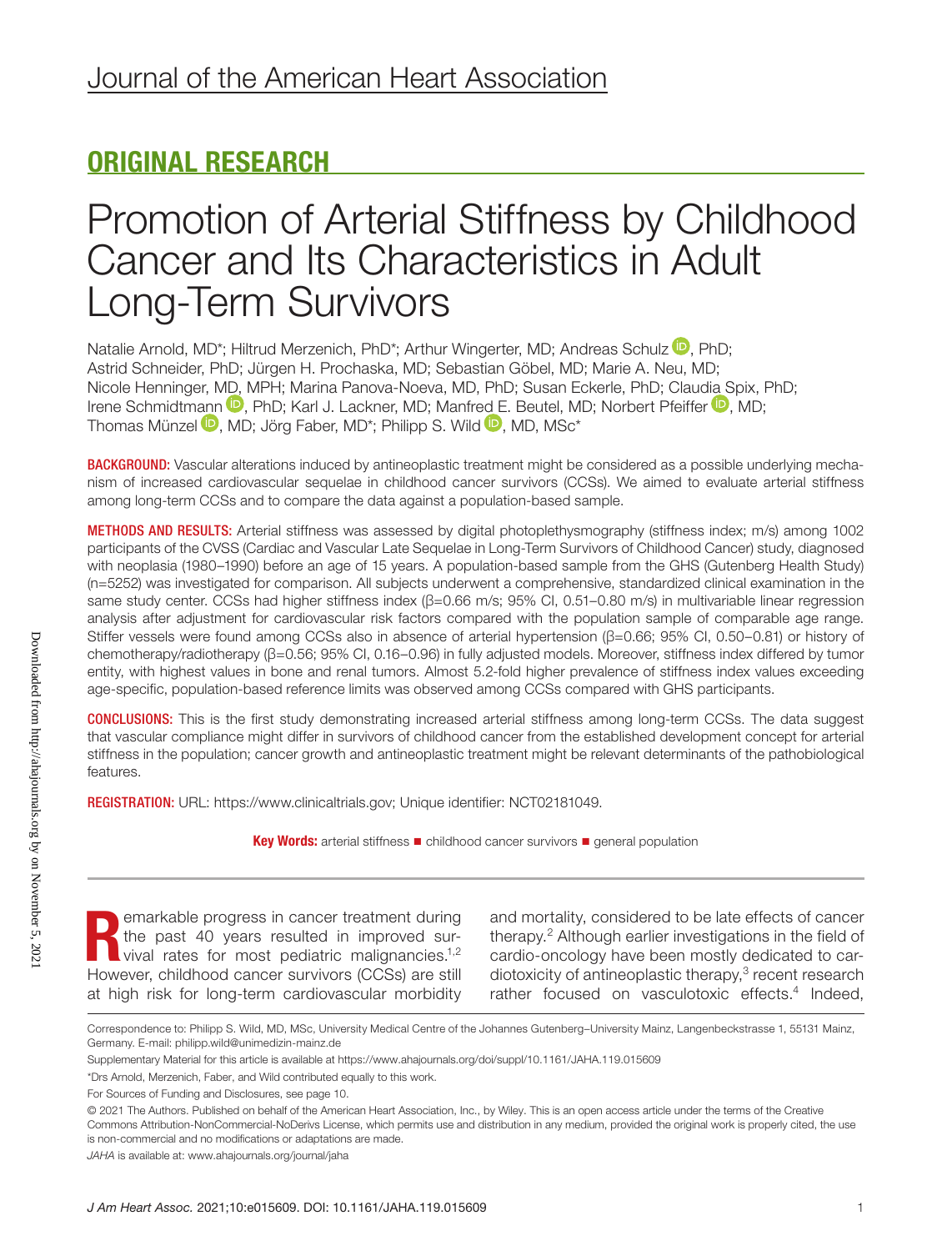## CLINICAL PERSPECTIVE

#### What Is New?

- Among long-term childhood cancer survivors, arterial stiffness was markedly higher than in a population sample of comparable age, even after controlling for the cardiovascular risk profile.
- This difference was also present among individuals without arterial hypertension or former chemotherapy or radiotherapy; arterial stiffness varied substantially by tumor entity, with highest values for a history of bone or renal tumors.
- The data suggest that promotion of arterial stiffness in childhood cancer survivors might differ from the established development concept for arterial stiffness in the population.

## What Are the Clinical Implications?

- These vascular alterations might indicate a possible underlying mechanism for premature arterial hypertension and overall cardiovascular sequelae among these high-risk individuals, such as long-term childhood cancer survivors.
- These findings contribute to the growing body of evidence supporting an early and regular evaluation of cardiovascular health in this patient group.
- Nonetheless, additional research is needed to understand whether arterial stiffness, measured at the asymptomatic, subclinical stage, represents a reliable prognostic marker for the cardiovascular outcome and whether it supports the risk stratification for prevention and treatment of cardiovascular sequelae.

## Nonstandard Abbreviations and Acronyms

| CCS        | childhood cancer survivor                         |
|------------|---------------------------------------------------|
|            | <b>CVSS</b> Cardiac and Vascular Late Sequelae in |
|            | Long-Term Survivors of Childhood<br>Cancer        |
|            |                                                   |
| <b>GHS</b> | Gutenberg Health Study                            |
|            |                                                   |

**SI** stiffness index

arterial hypertension has been indicated as one of the most frequent complications following malignancy-related treatment.<sup>5</sup> It has been further shown, also by previous data from our group, $6$  that arterial hypertension develops in cancer survivors earlier than in the general population.<sup>2,6</sup> The underlying pathophysiological processes of this association are still not completely elucidated. Several lines of evidence

suggested that a decreased compliance of the arterial wall, clinically measured as arterial stiffness, might be a major determinant and rather precursor of arterial hypertension.<sup>7</sup> In the general population, a 1-m/s increase in pulse wave velocity, a most studied marker of arterial stiffness,<sup>7</sup> was related to ≈15% increase in future cardiovascular events.8 Furthermore, data from short-term cancer treatment with low to moderate doses of anthracycline-based chemotherapy revealed an increase in pulse wave velocity by ≈3 m/s in 6 months.9 Hence, arterial stiffness might be considered as a potent predictor of future cardiovascular events in CCSs. However, only a limited number of sizeable studies investigated arterial stiffness in long-term CCSs.10–12

The aim of the present analysis was to evaluate differences in arterial stiffness among CCSs compared with the general population, using data from the CVSS (Cardiac and Vascular Late Sequelae in Long-Term Survivors of Childhood Cancer) study and the population-based GHS (Gutenberg Health Study).

## **METHODS**

The data that support the findings of this study are available from the corresponding author on reasonable request after institutional approval and following institutional process.

## CVSS Study Design

The CVSS study represents an observational cohort study, aiming to investigate cardiovascular sequelae of pediatric cancer. The CVSS study source population was identified using the data from the nationwide GCCR (German Childhood Cancer Registry), which has systematically collected sociodemographic and malignant disease information of patients with pediatric cancer since 1980.13 Inclusion criteria were as follows: (1) neoplasia, diagnosed in accordance to the *International Classification of Childhood Cancer* between 1980 and 1990 before 15 years of age, (2) at least >5 years' survival after initial cancer diagnosis, and (3) previous antineoplastic therapy (chemotherapy, radiotherapy, or surgery). Survivors of Hodgkin lymphoma and a negligible proportion of subjects with nephroblastoma diagnosed in 1990 were not included in the study, because they participated in other clinical investigations. Only CCSs from former treating medical centers located at acceptable travel distance to the study center at University Medical Center Mainz (radius of ≈300 km; n=34 of 82 participating centers) were eligible for participation.

Because the CVSS study aimed to examine ≈1000 long-term survivors, a sample of 2894 subjects of 4320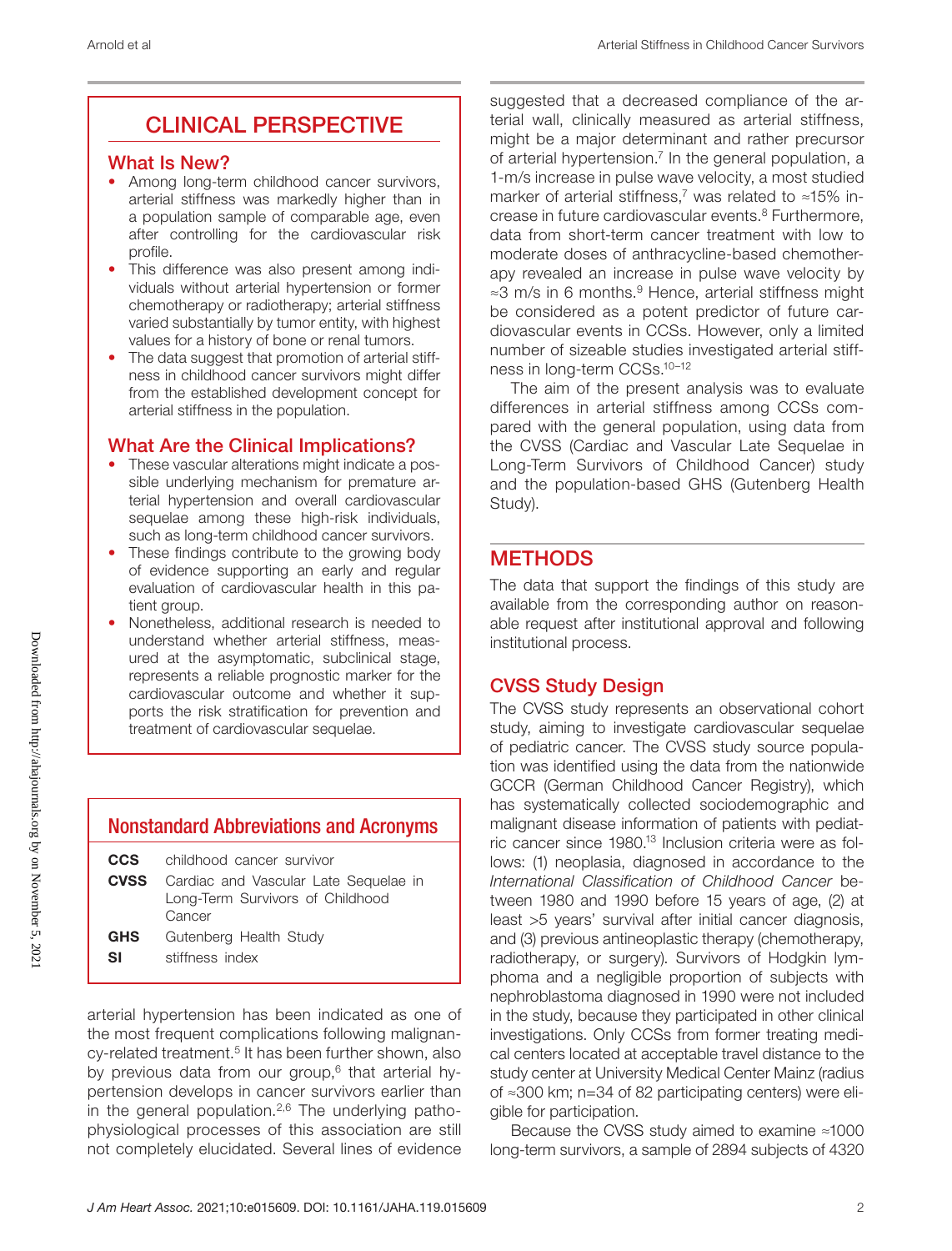potentially eligible CCSs (nonrandomized recruitment) from all 34 participating centers were invited by mail via the GCCR. Of invited survivors, 39% consented to participate (n=1140). In total, 1002 individuals (aged 23–48 years at enrollment) have been examined between October 2013 and February 2016. All participants gave informed written consent on entry into the study. Among them, subjects with subsequent neoplasia (n=51) were later excluded from the analysis Therefore, the final study sample includes 951 subjects. The study protocol and study documents had been approved by the responsible ethics committee (medical association of the federal state Rhineland-Palatinate, Germany) and the local data safety commissioner. The study was performed according to the principles of Good Clinical Practice and the Declaration of Helsinki.

## Population-Based Sample as Reference **Group**

For the present analysis, a subsample from the population-based GHS (n=5252) with comparable age range (aged 35–≤50 years) was chosen as comparison group. The GHS is a population-based, observational cohort study, including residents of the city of Mainz and the county of Mainz-Bingen located in Western Germany. A representative population sample of 15 010 individuals, aged 35 to 74 years, with stratification for age, sex, and residence was drawn randomly from the local governmental registry. Details of the study design have been reported elsewhere.<sup>14</sup>

#### Data on Cancer Diagnosis and Therapy

Information on primary cancer disease was abstracted from the GCCR in Mainz. Treatment-related data were collected from primary health records of former treating medical centers and/or the centrally documented individual therapy data of the respective study centers of the Society for Pediatric Oncology and Hematology.

## Data Collection and Assessment of Cardiovascular Risk Profile and **Comorbidities**

The study participants of the CVSS study and GHS underwent an identical, highly standardized cardiovascular examination program of 5.5 hours in the same study center. Smoking was dichotomized into nonsmokers (never/former) and smokers (occasional/daily). Body mass index  $\geq$ 30 kg/m<sup>2</sup> was used as an indicator of obesity. Diabetes mellitus, dyslipidemia, and arterial hypertension were diagnosed by a physician and/or by using appropriate medication (oral blood glucose– lowering therapy or insulin substitution, lipid-lowering medication, or antihypertensive drugs, respectively). Additional diagnostic criteria were a blood glucose level

≥126 mg/dL after an overnight fast (at least 8 hours), a blood glucose level of ≥200 mg/dL after a fasting period <8 hours, or hemoglobin A1c concentration ≥6.5% for diabetes mellitus; and a low-density lipoprotein/highdensity lipoprotein ratio of >3.5 for dyslipidemia and a mean systolic blood pressure ≥140 mm Hg and/or a mean diastolic blood pressure ≥90 mm Hg on examination (averaging the second and third standardized measurements after 8 and 11 minutes of rest) for arterial hypertension. A positive family history of myocardial infarction or stroke was defined in first-degree relatives aged <65 years in women or aged <60 years in men.

For detailed information on data collection and definition of traditional cardiovascular risk factors as well as comorbidities, please see the supplementary description of methods within Data S1.

#### Assessment of Arterial Stiffness

Stiffness index (SI) was assessed by digital photoplethysmography (PCA2 device; Carefusion) and used as measure for systemic arterial stiffness. Detailed description of this method has been provided recently.<sup>14</sup> Briefly, a volume pulse waveform with an early systolic and a second diastolic/reflected peak was recorded by transmission of an infrared light through the finger pulp. SI was calculated as the subject's height (in meters) divided by time difference between these 2 peaks (so-called "peak-to-peak time") (in seconds). If no discrimination between systolic and diastolic peaks could be made on the digital pulse signal (class 4 waveform, according to Dawber et al<sup>15</sup>), vasculature was characterized as "very stiff" (Figure S1). All measurements were done in accordance to standard operating procedures with device calibration and subsequent quality control. The intraclass correlation coefficient for assessment of peak-to-peak time and SI in healthy subjects (n=9) showed a strong agreement of 2 successive measurements in 1-week intervals (peak-to-peak time, 0.92 [95% CI, 0.69–0.98]; and SI, 0.91 [95% CI, 0.65–0.98]).

#### Statistical Analysis

Descriptive variables were presented as relative frequencies for binary variables and means±SDs or medians with interquartile ranges for continuous traits. SI was categorized into tertiles. Sex- and ageadjusted mean values for SI were presented according to *International Classification of Childhood Cancer* classes. A subsample of the GHS (n=5252) with a comparable age range (35–50 years) was used as reference group, with age used as confounder in regression analysis. In sensitivity analysis, a subsample of the CVSS study (n=383) was compared with 1149 age- and sex-matched GHS participants (1:3 case/ control ratio with 2-year tolerance for age). To visualize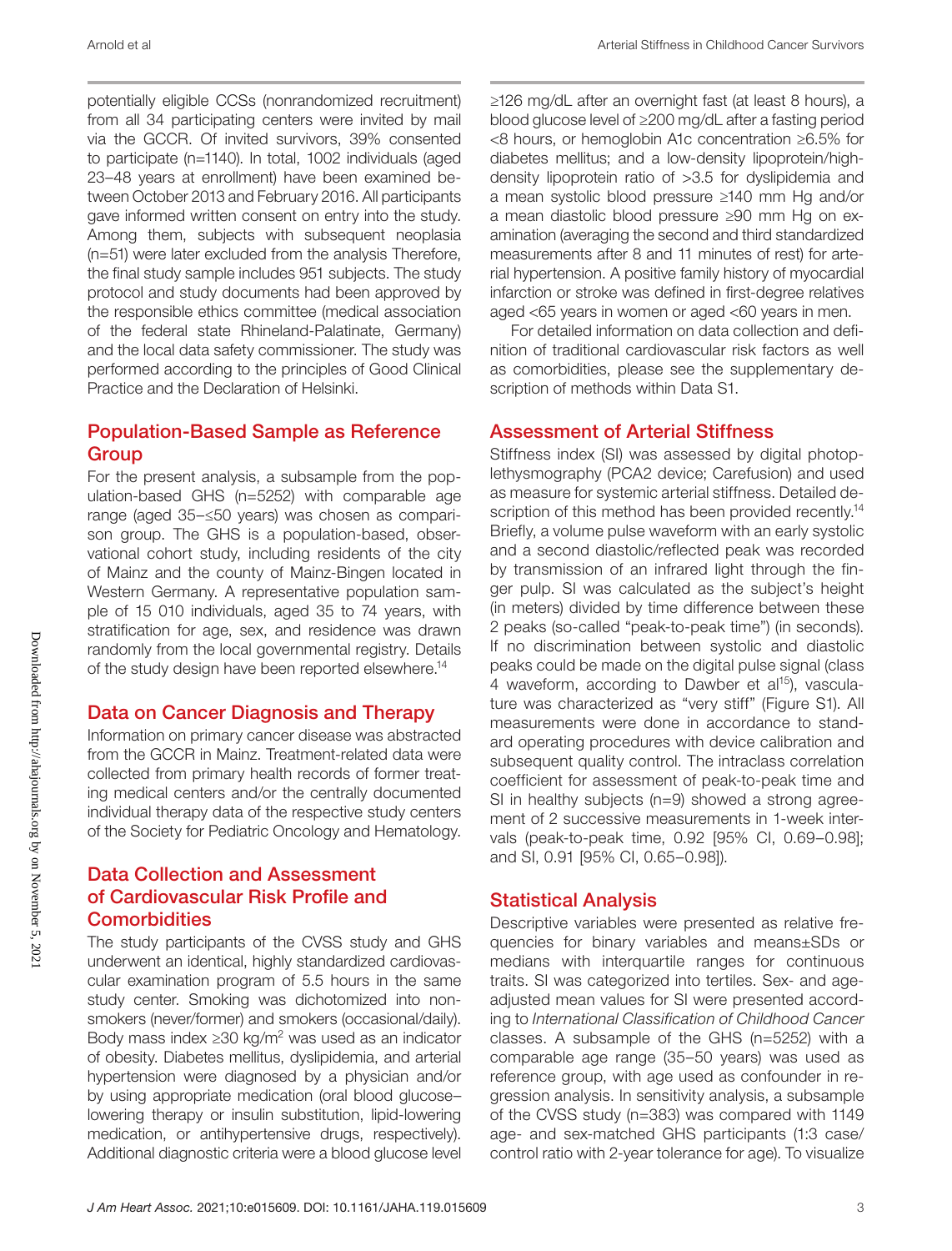the difference in SI according to age between cancer survivors and the population, a conditional density plot was generated and nonparametric bootstrap samples (n=1000) were run to estimate 95% CIs. Linear regression models were calculated with SI as dependent variable to assess the differences between cohorts. Models were adjusted for age and sex and additionally for traditional cardiovascular risk factors (ie, arterial hypertension, diabetes mellitus, dyslipidemia, family history for myocardial infarction or stroke, obesity, and smoking).

To estimate prevalence ratios for dichotomous outcomes, the Poisson regression technique with robust variance estimator was used as replacement for less stable binomial regression models to overcome convergence problems. Regression coefficient with 95% CI values were determined for tumor entities, for treatment status (with or without chemotherapy/radiotherapy), as well as in the subgroup of subjects without prevalent arterial hypertension by regression analysis. Finally, the impact of the variables "age at cancer diagnosis" and "time since diagnosis" on arterial stiffness was analyzed by linear regression analysis in the large subsample of leukemia survivors (n=368), with both variables used simultaneously in the same model.

Because of the explorative character of the analysis, a significance threshold was not defined for *P* values. *P* values should be interpreted as a continuous measure of statistical evidence. The statistical analysis was performed with R software, version 3.14.2 ([http://](http://www.r-project.org) [www.r-project.org\)](http://www.r-project.org).

## RESULTS

In total, 1002 individuals have been examined between October 2013 and February 2016. Among them, subjects with subsequent neoplasia (n=51) were later excluded from the analysis. Therefore, the final study sample includes 951 subjects. SI could not be measured in 88 subjects because of technical and logistical constraints; 8 additional participants demonstrated "very stiff" arteries (according to Dawber et al<sup>15</sup>) with no computable SI. This resulted in an analysis sample of 855 subjects, of whom 72 did not receive any chemotherapy or radiotherapy (please see Figure S2 for the study flowchart).

## Sample Characteristics, According to the Distribution of Arterial Stiffness

Characteristics of the CVSS study participants, according to tertiles of SI, with the cut points 5.67 and 6.81 m/s, are summarized in Table 1. Age at examination increases with higher tertiles of SI. Time since diagnosis also was larger in individuals with higher SI values, whereas age at diagnosis of the malignancy was lower in those with lower SI. The frequency of female participants decreases with higher tertiles of SI. Distinct changes were seen for systolic blood pressure, where the difference between

Table 1. Characteristics of CCSs From the CVSS Study, According to Tertiles of SI (n=855)

|                                 | <b>Tertiles of SI</b>                   |                                         |                                     |  |
|---------------------------------|-----------------------------------------|-----------------------------------------|-------------------------------------|--|
| <b>Characteristics</b>          | Tertile 1: $\leq$ 5.67 m/s<br>$(n=284)$ | Tertile 2: >5.67/<6.81 m/s<br>$(n=282)$ | Tertile $3:$ >6.81 m/s<br>$(n=289)$ |  |
| Sex (women), %                  | 71.8                                    | 31.2                                    | 21.8                                |  |
| Age, y                          | $32.3 + 5.0$                            | $33.7 + 5.3$                            | $36.1 \pm 5.5$                      |  |
| BMI, $kg/m2$                    | 24.0 (21.8/27.3)                        | 24.9 (22.5/27.5)                        | 26.1 (23.3/29.6)                    |  |
| Heart rate, bpm                 | $63.0 + 9.9$                            | $66.2 \pm 11.1$                         | $65.8 \pm 9.7$                      |  |
| Systolic blood pressure, mm Hg  | $118.2 \pm 12.3$                        | $124.2 \pm 11.8$                        | $127.3 \pm 12.8$                    |  |
| Diastolic blood pressure, mm Hg | 77.0±8.5                                | $79.9 + 8.7$                            | $83.0 + 8.9$                        |  |
| Arterial hypertension, %        | 15.1                                    | 21.6                                    | 31.9                                |  |
| Diabetes mellitus, %            | 1.4                                     | 4.7                                     | 0.7                                 |  |
| Smoking, %                      | 18.0                                    | 22.1                                    | 26.0                                |  |
| Obesity, %                      | 16.5                                    | 13.8                                    | 22.8                                |  |
| Dyslipidemia, %                 | 16.5                                    | 32.3                                    | 39.8                                |  |
| Family history of MI/stroke, %  | 12.0                                    | 13.5                                    | 17.3                                |  |
| History of radiotherapy, %      | 52.6                                    | 49.8                                    | 57.0                                |  |
| History of chemotherapy, %      | 84.6                                    | 89.7                                    | 88.8                                |  |
| Age at diagnosis, y             | $5.02 \pm 3.95$                         | $5.94{\pm}4.06$                         | $7.58 + 4.50$                       |  |
| Time since diagnosis, y         | $27.7 \pm 3.1$                          | $28.3 \pm 3.1$                          | $29.1 \pm 3.0$                      |  |
| Reflection index, %             | $51.4 \pm 14.0$                         | $60.6 \pm 15.8$                         | 70.8±13.3                           |  |

Data are expressed as relative frequencies for binary variables or mean±SD/median (first/third quartile) for continuous traits. BMI indicates body mass index; bpm, beats per minute; CCS, childhood cancer survivor; CVSS, Cardiac and Vascular Late Sequelae in Long-Term Survivors of Childhood Cancer; MI, myocardial infarction; and SI, stiffness index.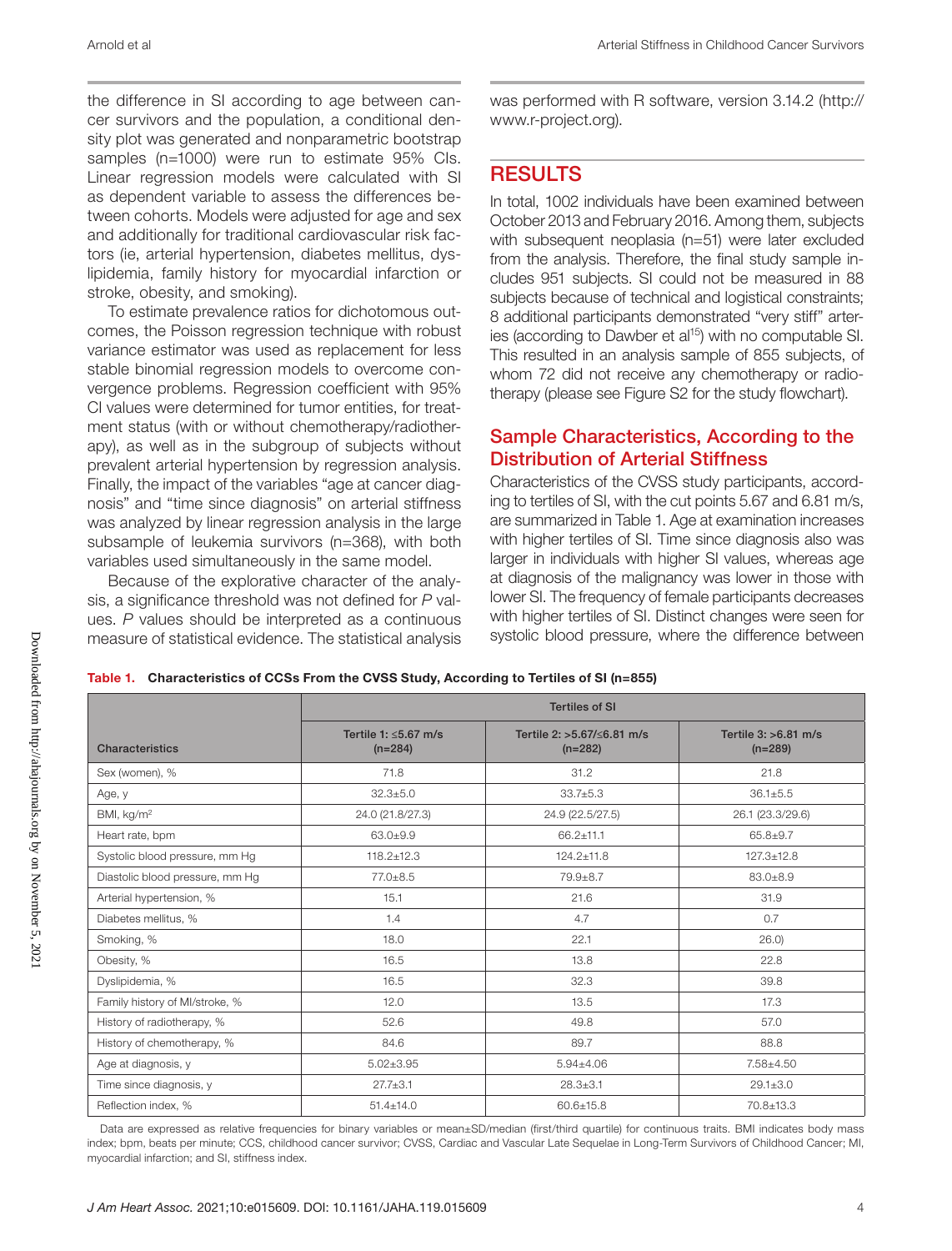the outer tertiles was 9.1 mm Hg. This was also reflected by the prevalence of arterial hypertension across SI tertiles, which almost doubled from the lowest to the highest tertile. No differences were seen across SI tertiles, according to treatment status or prevalence of established cardiovascular disease (data not shown). The overall characteristics of the GHS subsample have been provided in Table S1. In addition, demographics and clinical characteristics of both study groups were compared according to tertiles of SI, using the same cutoff values (Table S2). Although CVSS study subjects were slightly younger and a comparable increase in systolic blood pressure was observed with increasing SI tertiles in both samples, the prevalence of several traditional risk factors, such as arterial hypertension, diabetes mellitus, and dyslipidemia, in the lowest SI tertile was found to be higher among subjects from CCSs compared with subjects from the general population.

#### Arterial Stiffness in CCSs and in Comparison to the Population

Among CCSs, mean SI was 6.77±1.91 m/s. Further stratification for the treatment status (after exclusion of 64 subjects with no available information on treatment status) revealed an SI of 6.75±1.87 m/s for those with previous antineoplastic therapy, whereas the SI was lower among 72 participants without any chemotherapy or radiotherapy  $(6.42\pm1.87 \text{ m/s})$ ; mean SI in this subgroup, 6.72±1.87 m/s). The difference in SI over age between both CCSs and the population is illustrated by a conditional density plot in Figure 1.

Linear regression analysis was applied to further investigate whether CCSs have increased arterial stiffness compared with subjects from the population. In an ageand sex-adjusted model, SI was 0.7 m/s higher in CCSs compared with the GHS population. Adjustment for traditional cardiovascular risk factors, including arterial hypertension, did not change this result (β=0.66 m/s; 95% CI, 0.51–0.80 m/s) (Table 2). Similar estimates were obtained for the subgroup of CCSs with history of chemotherapy or radiotherapy. CCSs without any chemotherapy or radiotherapy, however, also had stiffer vessels than individuals from the population. This association was independent from potential confounders (β=0.56 m/s; 95% CI, 0.16–0.96) (Table 2).

Interestingly, CCSs had a 5.2-fold higher prevalence of SI values, exceeding the age-related reference



#### Figure 1. Age-related increase of stiffness index in childhood cancer survivors and in the population.

Conditional density plots were generated and nonparametric bootstrap samples (n=1000) were run to estimate 95% CIs. Data were calculated on the basis of a CVSS (Cardiac and Vascular Late Sequelae in Long-Term Survivors of Childhood Cancer) study sample, aged 30 to 45 years, and a GHS (Gutenberg Health Study) sample, aged 35 to 50 years.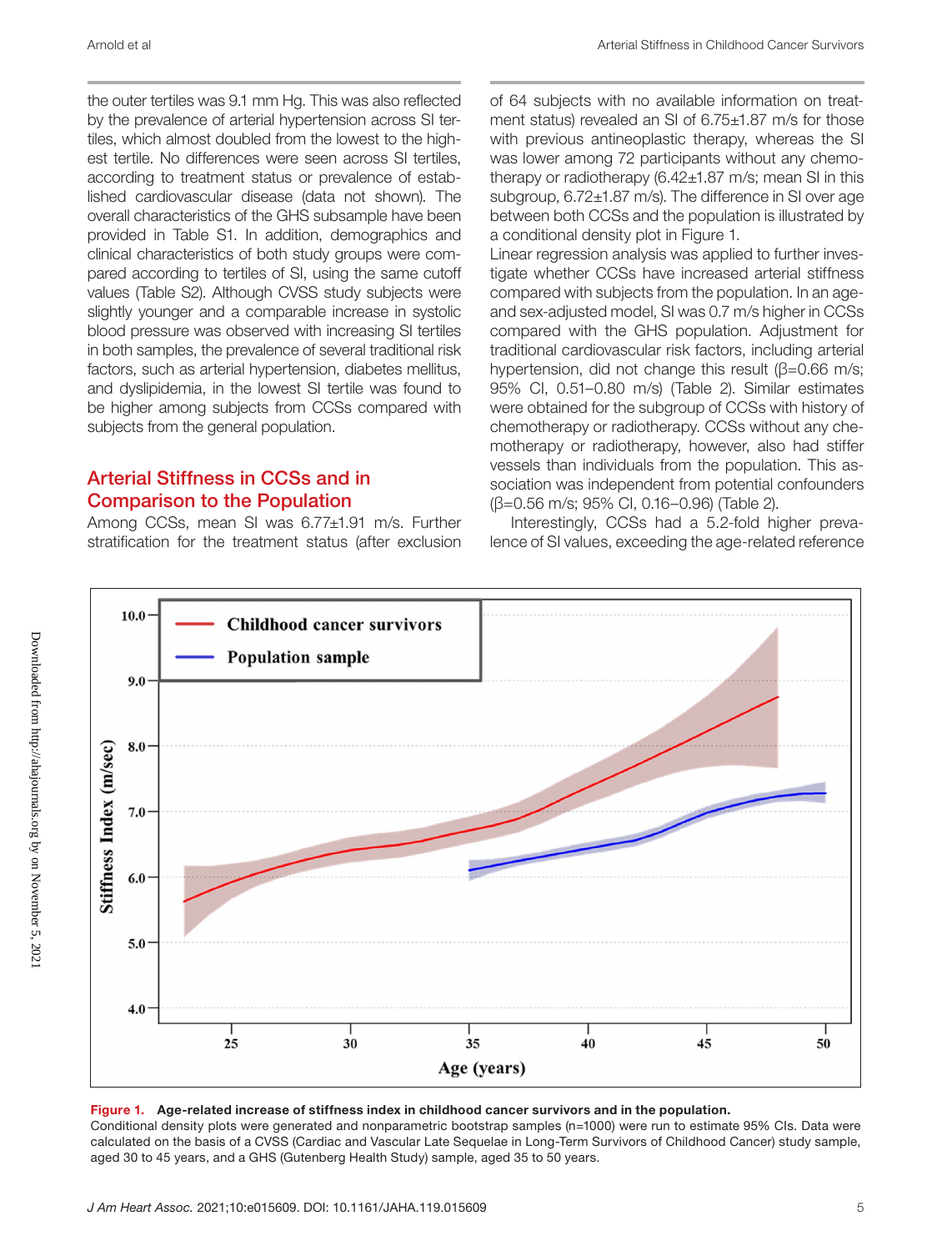|                                                         |                           |          | Differences in Stiffness Index Between CCSs and General Population |          |
|---------------------------------------------------------|---------------------------|----------|--------------------------------------------------------------------|----------|
|                                                         | Adjusted for Age and Sex  |          | Adjusted for Age, Sex, and Cardiovascular Risk<br>Factors*         |          |
| Variable                                                | $\beta$ Estimate (95% CI) | P Value  | $\beta$ Estimate (95% CI)                                          | P Value  |
| CCSs vs population (reference)                          | $0.70(0.56 - 0.85)$       | < 0.0001 | $0.66(0.51 - 0.80)$                                                | < 0.0001 |
| CCSs with chemotherapy/<br>radiotherapy vs reference    | $0.68(0.52 - 0.84)$       | < 0.0001 | $0.63(0.48 - 0.79)$                                                | < 0.0001 |
| CCSs without chemotherapy/<br>radiotherapy vs reference | $0.59(0.18 - 1.00)$       | 0.0049   | $0.56(0.16 - 0.96)$                                                | 0.0066   |

Table 2. Arterial Stiffness Among CCSs (n=855) Compared With the Population (n=5252)

CCSs without chemotherapy/radiotherapy, n=72. CCS indicates childhood cancer survivor.

\*Cardiovascular risk factors included diabetes mellitus, arterial hypertension, smoking status, obesity, dyslipidemia, and family history of myocardial infarction/stroke.

limit compared with the population (prevalence ratio, 5.18 [95% CI, 3.88–6.93] [*P*<0.0001] after adjustment for age and sex; and prevalence ratio, 5.18 [95% CI, 3.86–6.96] [*P*<0.0001] in a fully adjusted model).

Sensitivity analysis with stricter age (2-year tolerance for age) and sex matching, comparing 383 CVSS study participants with 1149 age- and sex-matched GHS individuals (1:3 case/control ratio) confirmed the results above (for details, see Table S3).

## Change in Arterial Stiffness, According to Tumor Entity

SI in CCSs compared with the population was evaluated for different types of tumor. Age- and sex-adjusted mean values and 95% CIs for SI, according to the cancer diagnosis based on *International Classification of Childhood Cancer* classification, are presented in Figure 2. Values of SI were varying from a minimum of 6.63 m/s in those with previously diagnosed leukemia to a maximum of 7.07 m/s in survivors of bone tumors.

Overall, the results of linear regression analysis revealed higher values of SI in CCSs compared with the population among all types of cancer. These differences were only negligibly smaller after controlling for traditional cardiovascular risk factors as confounders (Table S4). Again, these differences were varying with tumor entity, being less pronounced in hematopoietic malignancies (lymphoma or leukemia) and more prominent in solid tumors, such as bone and renal cancer (Figure 3). SI values above the reference limits were seen more frequently among all tumors, with the highest prevalence among renal tumor survivors (multivariable-adjusted prevalence ratio, 9.81; 95% CI, 4.36–22.09; Table S5).

#### Determinants of SI in CCSs

As present cardiovascular risk factors had only a minimal influence on the differences in arterial stiffness observed between CCSs and the population, data were explored for possible other factors.

Interestingly, in a subgroup analysis on subjects without prevalent arterial hypertension as major causal factor related to arterial stiffness across both cohorts (CCSs, n=662; GHS population, n=3852), SI was also markedly higher in CCSs than in the population (β=0.66 m/s; 95% CI, 0.50–0.81 m/s; fully adjusted model; Table 3).

In a subgroup analysis of patients with history of leukemia (n=368) as largest group with homogeneous type of cancer, time since diagnosis from cancer to the current examination and age at diagnosis were explored as putative determinants of SI. Multivariable linear regressions were calculated by replacing "age" with these variables. After adjustment for sex, there was a positive association with "time since diagnosis." Also, a positive and pronounced association with age at diagnosis was found, indicating that younger age at time of cancer diagnosis is associated with lower SI at the time of the follow-up examination (Table 4). Additional adjustment for traditional cardiovascular risk factors resulted in a weakening of the association between SI and "time since cancer diagnosis," but a strong association with "age at diagnosis" remained ( $β$  per 1 year of age, 0.13 m/s; 95% CI, 0.09–0.17 m/s).

## **DISCUSSION**

Within the present analysis, arterial stiffness has been investigated among 855 long-term CCSs and has been compared against 5252 subjects from the general population. Remarkably higher arterial stiffness was observed among survivors of childhood cancer, which varied with the tumor entity. Moreover, the higher arterial stiffness observed among CCSs was widely independent from the presence of cardiovascular risk factors and was also detected in individuals without arterial hypertension. Intriguingly, increased arterial stiffness was not only found among CCSs with history of antineoplastic treatment, but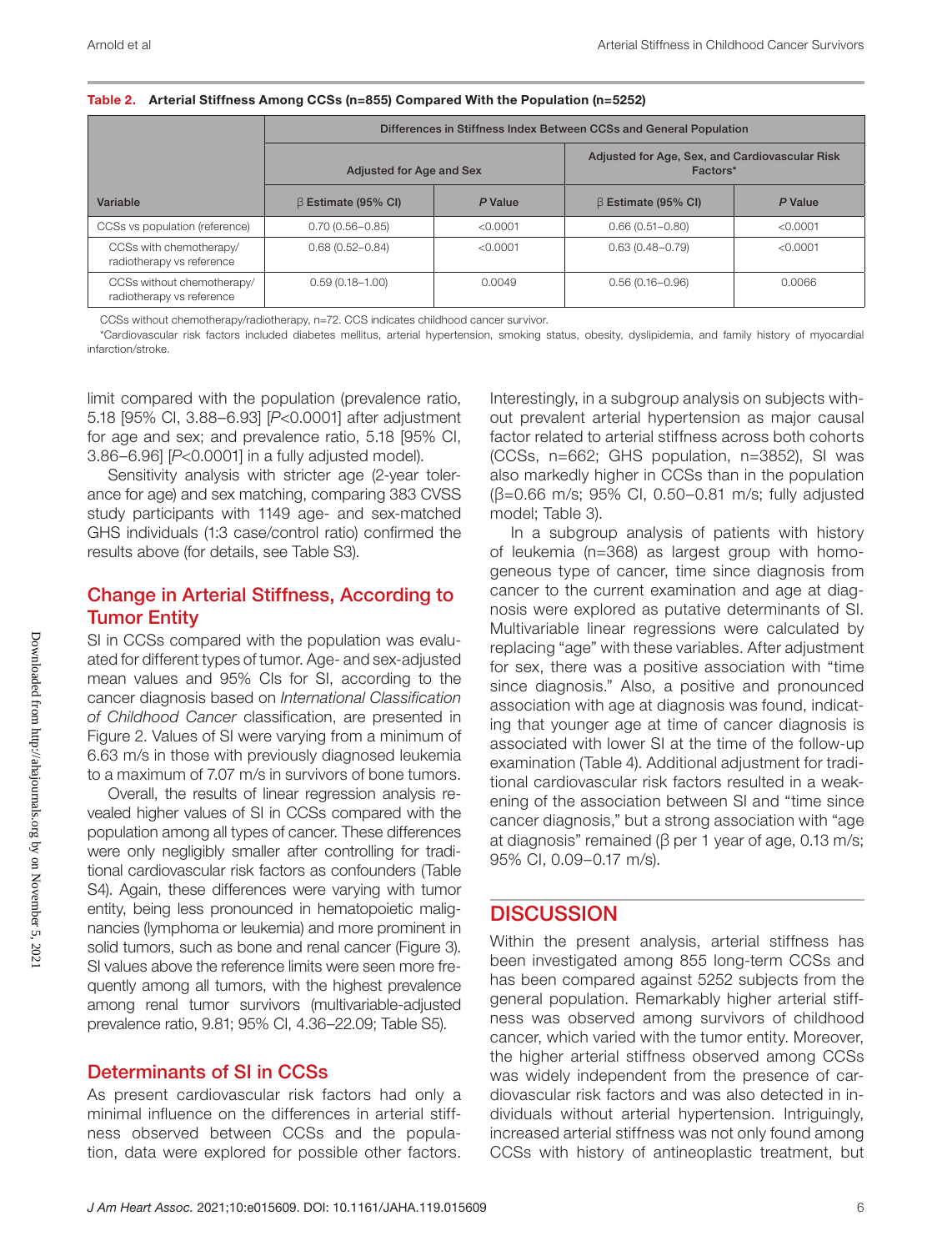

Figure 2. Age- and sex-adjusted arterial stiffness, according to tumor entity. Data presented as age- and sex-adjusted means for stiffness index, measured by digital photoplethysmography, with their 95% CIs. CNS indicates central nervous system.

also in individuals without chemotherapy or radiotherapy, although to a slightly lower extent. Finally, in the subgroup of individuals with history of leukemia, age at time of cancer diagnosis and therapy seemed to be important for arterial stiffness progression. Thus, the findings of the present investigation suggest that other pathophysiological mechanisms than well-established factors (eg, arterial hypertension) promote a stiffer vasculature in this high-risk group for cardiovascular disease.

Arterial hypertension represents the most powerful predictor of arterial stiffness in the population, and a long-term increase in blood pressure is usually associated with changes in arterial stiffness.<sup>7</sup> Within the present analysis, increase in SI among CCSs compared with the population was, however, independent of arterial hypertension. An alternative, putative mechanism for stiffness promotion among CCSs might be a vasculotoxic effect mediated by prior chemotherapy and radiotherapy. Functional and structural changes in the vasculature, induced by neoplasm-associated treatment, are well-known.<sup>5</sup> They include beyond others an induction of endothelial injury by chemotherapeutic agents (eg, anthracyclines $9,16$ ) with subsequent impairment of vasodilatory properties of vessels and initiation of potent inflammatory and hemostatic responses.2,4 Also, radiation exposure might lead to induction of chronic oxidative stress,<sup>17</sup> with further upregulation of numerous signaling pathways, like nuclear factor-κβ,<sup>18</sup> as well as initiation of subendothelial fibrosis,<sup>19</sup> potentially leading to reduced vascular compliance. Cranial

radiotherapy-driven changes in hypothalamic-pituitary axis with subsequent hormonal imbalance might be another underlying mechanism for vascular toxicity.19

Within the present study, however, also CCSs without history of anticancer treatment demonstrated increased arterial stiffness. Interestingly, Lipshultz et al<sup>20</sup> also reported abnormalities in left ventricular structure and function, traditional cardiovascular risk factors, and low-grade systemic inflammation among CCSs, who were not exposed to cardiotoxic therapy (eg, anthracyclines and cardiac irradiation). One might speculate that cancer per se might contribute to the stiffening of vessels, because of the proinflammatory and hypercoagulable milieu, which might be long-term persisting after survival of cancer<sup>21</sup> and involved in its pathomechanism. Indeed, it was recently demonstrated that a strong association between SI and numerous inflammatory and hemostatic markers exists, which was more prominent in individuals with higher cardiovascular risk profile.<sup>14</sup> Moreover, presence of other determinants for arterial stiffness, such as poor physical activity<sup>22</sup> or sedentary lifestyle,<sup>23</sup> and subsequent metabolic abnormalities,<sup>24</sup> which are more common among CCSs than in the population, might have further impact on development of arterial stiffness, even in absence of antineoplastic therapy.

Although increased arterial stiffness was observed among all types of cancer in the cohort, its extent varied with tumor entity. The largest changes in SI among CCSs compared with individuals from the population were found in individuals with former renal tumors,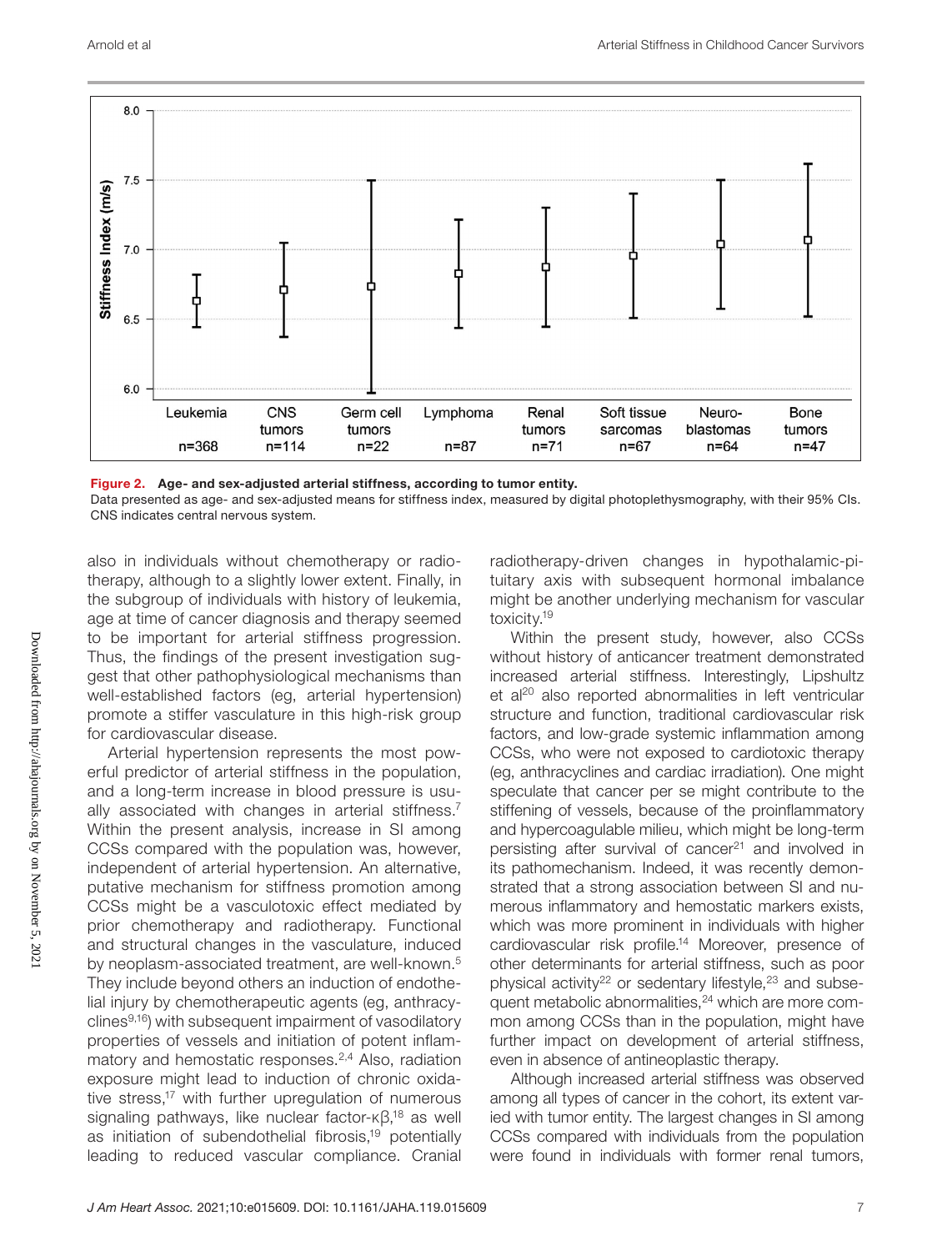

#### Figure 3. Difference in stiffness index in childhood cancer survivors compared with a population sample, according to tumor entity.

Results from multivariable linear regression analysis with stiffness index as dependent variable and adjustment for age, sex, diabetes mellitus, arterial hypertension, smoking, obesity, dyslipidemia, and family history of myocardial infarction/stroke. Data presented as β estimates with their 95% CIs. CNS indicates central nervous system; *ICCC3*, *International Classification of Childhood Cancer*; and ref., reference.

and prevalence of values exceeding the reference limit among these subjects was almost 10-fold higher than in the population sample. In contrast, the estimate for increase in arterial stiffness in survivors with malignant blood disorders had approximately half the size. Differences in SI are likely to be attributed to the varying therapy regimens for tumor entities, with more aggressive strategies and higher cumulative doses of applied chemotherapeutics and radiation for solid tumors. On the other hand, more information on the entity-specific effect on arterial stiffness, independent of the treatment, as reported above, is of interest. This aspect could not be further elucidated within the present analysis and remains an important task for further investigations.

Also, synergistic effects of impaired renal function, which is a well-known determinant of arterial stiffness.<sup>7</sup> promoting vascular calcification or renin-angiotensin-aldosterone system dysregulation,<sup>25</sup> and frequently

Table 3. Arterial Stiffness Among CCSs Without Prevalent Hypertension Compared With Hypertension-Free Subjects From the General Population

|                                   | Differences in Stiffness Index Between CCSs and General Population |          |                                                            |          |
|-----------------------------------|--------------------------------------------------------------------|----------|------------------------------------------------------------|----------|
|                                   | Adjusted for Age and Sex                                           |          | Adjusted for Age, Sex, and Cardiovascular Risk<br>Factors* |          |
| Variable                          | $\beta$ Estimate (95% CI)                                          | P Value  | $\beta$ Estimate (95% CI)                                  | P Value  |
| CCSs vs population<br>(reference) | $0.65(0.50 - 0.81)$                                                | < 0.0001 | $0.66(0.50 - 0.81)$                                        | < 0.0001 |

CVSS (Cardiac and Vascular Late Sequelae in Long-Term Survivors of Childhood Cancer) study (n=662) vs GHS (Gutenberg Health Study) (n=3852) participants without prevalent arterial hypertension. CCS indicates childhood cancer survivor.

\*Cardiovascular risk factors included diabetes mellitus, smoking status, obesity, dyslipidemia, and family history of myocardial infarction/stroke.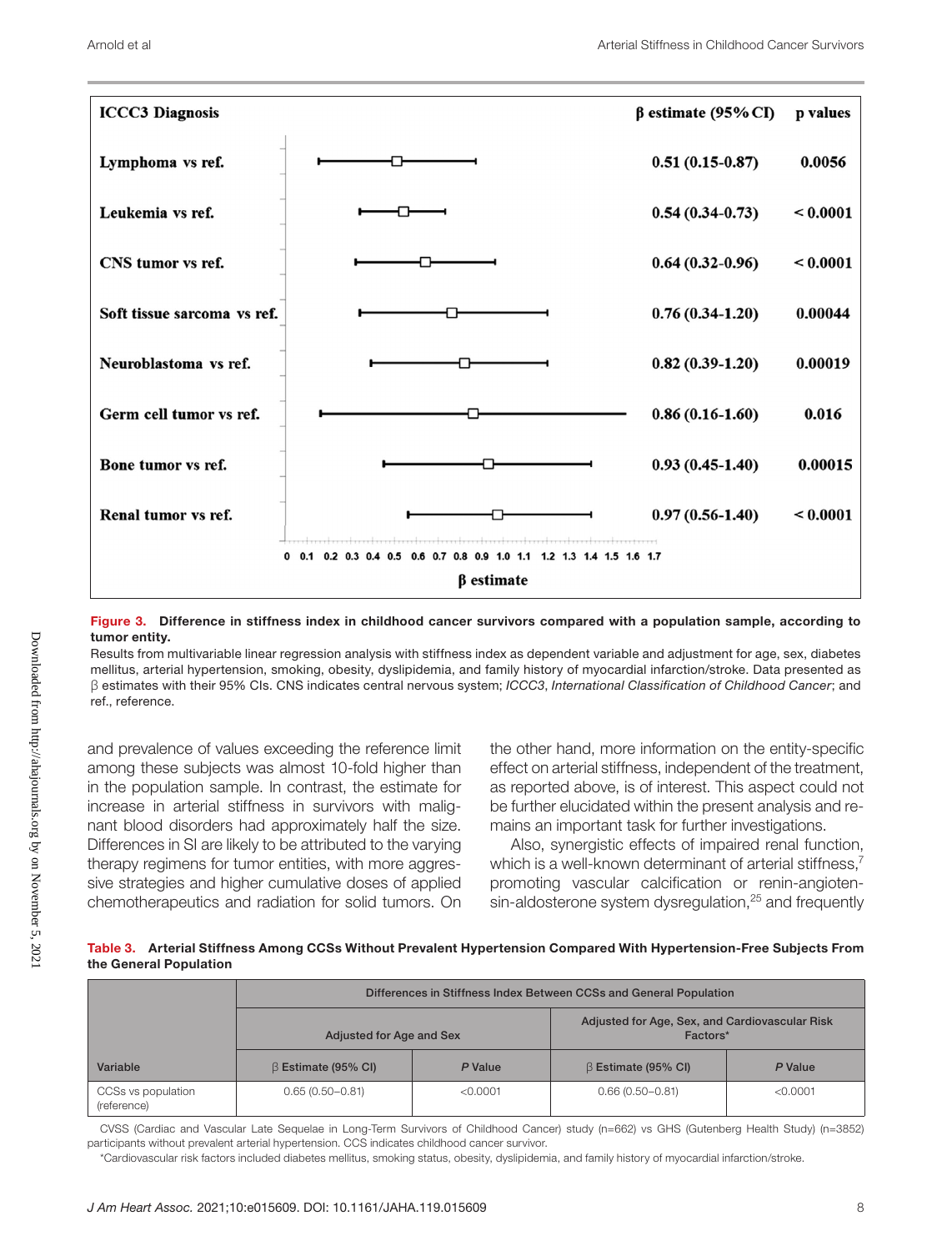|                                    | Differences in Stiffness Index |          |                                                            |          |  |
|------------------------------------|--------------------------------|----------|------------------------------------------------------------|----------|--|
|                                    | Adjusted for Age and Sex       |          | Adjusted for Age, Sex, and Cardiovascular Risk<br>Factors* |          |  |
| Variable                           | $\beta$ Estimate (95% CI)      | P Value  | $\beta$ Estimate (95% CI)                                  | P Value  |  |
| Time since diagnosis (per 1 y)     | $0.06(0.007 - 0.11)$           | 0.025    | $0.05$ (-0.003 to 0.10)                                    | 0.067    |  |
| Age at cancer diagnosis (per<br>У) | $0.14(0.09 - 0.18)$            | < 0.0001 | $0.13(0.09 - 0.17)$                                        | < 0.0001 |  |

#### Table 4. Age at Cancer Diagnosis and Arterial Stiffness in the Subsample With Survivors With Leukemia (n=365)

\*Cardiovascular risk factors included diabetes mellitus, arterial hypertension, smoking status, obesity, dyslipidemia, and family history of myocardial infarction/stroke.

observed in survivors of renal cancer, might be a possible and relevant component. However, renal function in the present cohort was predominantly in normal range, based on estimated glomerular filtration rate, although one has to keep in mind that established clinical routine markers increase only in case of substantial impairment of kidney function and subclinical changes might already contribute to the process.

Higher age at diagnosis of malignancy was unexpectedly associated with higher arterial stiffness in patients with leukemia in the study, although a priori an inverse association with SI (ie, earlier age of diagnosis was associated with higher SI) was hypothesized because of the earlier initiation of antineoplastic therapy and herewith associated earlier exposure to the treatment-related vascular toxicity. Recent investigations have already shown that diagnosis of leukemia in later childhood seems to be associated with worse survival compared with younger ages.<sup>26</sup> The higher frequency of the more unfavorable T-cell immunophenotype and/or lower proportion of favorable biological features, such as hyperploidy (DNA index ≥1.16) seen in older pediatric patients with leukemia,<sup>27</sup> might also represent possible mechanisms involved in the stronger progression of arterial stiffness.

Despite the intriguing results, several limitations of the current study merit consideration. No individuals with Hodgkin lymphoma, which predisposes to cardiovascular sequelae, have been included in the study. Because the recruitment of CVSS study participants was not completely performed at random, a possible selection bias, resulting in different proportions of leukemia and retinoblastoma compared with the eligible source population (A. Schneider, S. Eckerle, H. Merzenich, M. Blettner, P. Kaatsch, C. Jünger, J. Prochaska, A. Wingerther, M. Neu, J. Faber, P. Wild, C. Spix, unpublished data, 2019), might affect the findings. However, the analyses of the external validity (A. Schneider, S. Eckerle, H. Merzenich, M. Blettner, P. Kaatsch, C. Jünger, J. Prochaska, A. Wingerther, M. Neu, J. Faber, P. Wild, C. Spix, unpublished data, 2019) showed that the CVSS study contributes a representative sample to address cardiovascular long-term effects among CCSs. The influence of antineoplastic therapy on the vasculature (ie, its dose dependency or

modality specificity) was not investigated in more detail, because treatment-related data were not available at this time. Furthermore, digital photoplethysmography is a not widely spread method for assessment of arterial stiffness, with far less epidemiological evidence than carotid-femoral pulse wave velocity.

In summary, this is the first study demonstrating remarkably increased arterial stiffness among long-term CCSs compared with the population, which complementarily fits to the findings of a higher prevalence of arterial hypertension and cardiovascular disease found in these individuals. The present data intriguingly suggest that promotion of arterial stiffness in CCSs differs from the established concept: Increased arterial stiffness was only marginally explained by traditional cardiovascular disease risk factors and hypertension in particular and was also present in absence of arterial hypertension. Increased stiffness was varying with tumor entities, but also present in cancer survivors without chemotherapy and radiation, partially refuting its explanation by therapy-induced vasculotoxicity. Last, in the largest patient subgroup with history of leukemia, the age at diagnosis of cancer seems to be relevant for the development of structural vascular changes. The findings suggest arterial stiffness is a consequence of a complex process, which urgently requires a better understanding for potential prevention and treatment of cardiovascular sequelae in CCSs.

#### ARTICLE INFORMATION

Received June 2, 2020; accepted November 30, 2020.

#### **Affiliations**

From the Preventive Cardiology and Preventive Medicine, Centre for Cardiology, University Medical Centre of the Johannes Gutenberg– University Mainz, Mainz, Germany (N.A., A.S., J.H.P., P.S.W.); German Centre for Cardiovascular Research Partner Site Rhine-Main, Mainz, Germany (N.A., J.H.P., S.G., M.P.-N., K.J.L., T.M., P.S.W.); Institute for Medical Biostatistics, Epidemiology and Informatics, University Medical Centre of the Johannes Gutenberg–University Mainz, Mainz, Germany (H.M., A.S., C.S.); Department of Pediatric Hematology/Oncology/Hemostaseology, Centre for Pediatric and Adolescent Medicine, University Medical Centre of the Johannes– Gutenberg University Mainz, Mainz, Germany (A.W., M.A.N., N.H., S.E., J.F.); Centre for Thrombosis and Hemostasis (J.H.P., M.P.-N., P.S.W.), Centre for Cardiology–Cardiology I (S.G., T.M.), German Childhood Cancer Registry, Institute for Medical Biostatistics, Epidemiology and Informatics (I.S.), Institute of Clinical Chemistry and Laboratory Medicine (K.J.L.), Clinic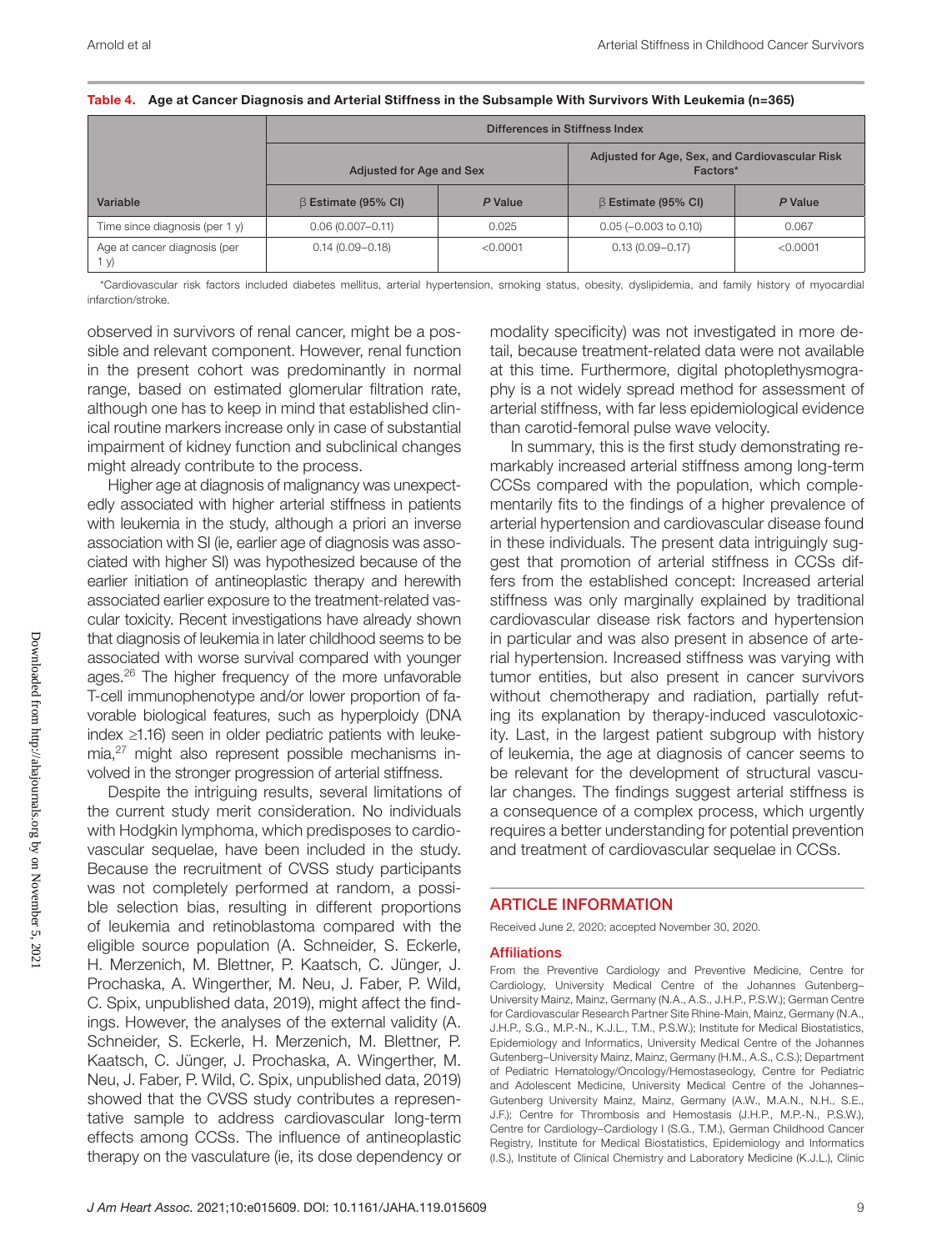for Psychosomatic Medicine and Psychotherapy (M.E.B.) and Department of Ophthalmology, University Medical Centre of the Johannes Gutenberg– University Mainz, Mainz, Germany (N.P.).

#### **Acknowledaments**

We thank all former patients with childhood cancer, as well as GHS (Gutenberg Health Study) participants who underwent clinical examination for this study, all participating and supporting medical centers, the staff of GHS, the GCCR (German Childhood Cancer Registry), and the staff of the treatment data retrieval team.

#### Sources of Funding

The CVSS (Cardiac and Vascular Late Sequelae in Long-Term Survivors of Childhood Cancer) study was funded by the Deutsche Forschungsgemeinschaft (SP 1381/2-1&2, FA 1038/2-1&2, and WI 3881/2- 1&2). The GHS (Gutenberg Health Study) is funded through the Government of Rhineland-Palatinate and the Faculty of the University Medical Center by the "Center for Translational Vascular Biology" of the Johannes Gutenberg– University of Mainz, and a contract with Boehringer Ingelheim and PHILIPS Medical Systems, including an unrestricted grant for the GHS.

#### **Disclosures**

Drs Wild, Prochaska, and Panova-Noeva are funded by the Federal Ministry of Education and Research (Federal Ministry of Education and Research 01EO1503). Drs Wild and Münzel are principal investigators, and Drs Arnold, Prochaska, Panova-Noeva, Lackner, and Göbel are scientists of the German Centre for Cardiovascular Research. The remaining authors have no disclosures to report.

#### Supplementary Material

Data S1 Tables S1–S5 Figures S1–S2

#### **REFERENCES**

- 1. Armstrong GT, Chen Y, Yasui Y, Leisenring W, Gibson TM, Mertens AC, Stovall M, Oeffinger KC, Bhatia S, Krull KR, et al. Reduction in late mortality among 5-year survivors of childhood cancer. *N Engl J Med*. 2016;374:833–842.DOI: [10.1056/NEJMoa1510795](https://doi.org/10.1056/NEJMoa1510795)
- 2. Lipshultz SE, Adams MJ, Colan SD, Constine LS, Herman EH, Hsu DT, Hudson MM, Kremer LC, Landy DC, Miller TL, et al; American Heart Association Congenital Heart Defects Committee of the Council on Cardiovascular Disease in the Young, Council on Basic Cardiovascular Sciences, Council on Cardiovascular and Stroke Nursing, Council on Cardiovascular Radiolo. Long-term cardiovascular toxicity in children, adolescents, and young adults who receive cancer therapy: pathophysiology, course, monitoring, management, prevention, and research directions: a scientific statement from the American Heart Association. *Circulation*. 2013;128:1927–1995.DOI: [10.1161/CIR.0b013e3182a88099](https://doi.org/10.1161/CIR.0b013e3182a88099)
- 3. Lipshultz SE, Sambatakos P, Maguire M, Karnik R, Ross SW, Franco VI, Miller TL. Cardiotoxicity and cardioprotection in childhood cancer. *Acta Haematol*. 2014;132:391–399.DOI: [10.1159/000360238](https://doi.org/10.1159/000360238)
- 4. Svilaas T, Lefrandt JD, Gietema JA, Kamphuisen PW. Long-term arterial complications of chemotherapy in patients with cancer. *Thromb Res*. 2016;140:S109–S118.DOI: [10.1016/S0049-3848\(16\)30109-8](https://doi.org/10.1016/S0049-3848(16)30109-8)
- 5. Herrmann J, Yang EH, Iliescu CA, Cilingiroglu M, Charitakis K, Hakeem A, Toutouzas K, Leesar MA, Grines CL, Marmagkiolis K. Vascular toxicities of cancer therapies: the old and the new–an evolving avenue. *Circulation*. 2016;133:1272–1289.DOI: [10.1161/CIRCULATIO](https://doi.org/10.1161/CIRCULATIONAHA.115.018347) [NAHA.115.018347](https://doi.org/10.1161/CIRCULATIONAHA.115.018347)
- 6. Faber J, Wingerter A, Neu MA, Henninger N, Eckerle S, Münzel T, Lackner KJ, Beutel ME, Blettner M, Rathmann W, et al. Burden of cardiovascular risk factors and cardiovascular disease in childhood cancer survivors: data from the German CVSS-study. *Eur Heart J*. 2018;39:1555–1562.DOI: [10.1093/eurheartj/ehy026](https://doi.org/10.1093/eurheartj/ehy026)
- 7. Townsend RR, Wilkinson IB, Schiffrin EL, Avolio AP, Chirinos JA, Cockcroft JR, Heffernan KS, Lakatta EG, McEniery CM, Mitchell GF, et al. Recommendations for improving and standardizing vascular research on arterial stiffness: a scientific statement from the American Heart Association. *Hypertension*. 2015;66:698–722.DOI: [10.1161/](https://doi.org/10.1161/HYP.0000000000000033) [HYP.0000000000000033](https://doi.org/10.1161/HYP.0000000000000033)
- 8. Vlachopoulos C, Aznaouridis K, Stefanadis C. Prediction of cardiovascular events and all-cause mortality with arterial stiffness: a systematic review and meta-analysis. *J Am Coll Cardiol*. 2010;55:1318–1327.DOI: [10.1016/j.jacc.2009.10.061](https://doi.org/10.1016/j.jacc.2009.10.061)
- 9. Drafts BC, Twomley KM, D'Agostino R, Lawrence J, Avis N, Ellis LR, Thohan V, Jordan J, Melin SA, Torti FM, et al. Low to moderate dose anthracycline-based chemotherapy is associated with early noninvasive imaging evidence of subclinical cardiovascular disease. *JACC Cardiovasc Imaging*. 2013;6:877–885.DOI: [10.1016/j.jcmg.2012.11.017](https://doi.org/10.1016/j.jcmg.2012.11.017)
- 10. Mozos I, Borzak G, Caraba A, Mihaescu R. Arterial stiffness in hematologic malignancies. *Onco Targets Ther*. 2017;10:1381–1388.
- 11. Jenei Z, Bárdi E, Magyar MT, Horváth A, Paragh G, Kiss C. Anthracycline causes impaired vascular endothelial function and aortic stiffness in long term survivors of childhood cancer. *Pathol Oncol Res*. 2013;19:375–383.DOI: [10.1007/s12253-012-9589-6](https://doi.org/10.1007/s12253-012-9589-6)
- 12. Krystal JI, Reppucci M, Mayr T, Fish JD, Sethna C. Arterial stiffness in childhood cancer survivors. *Pediatr Blood Cancer*. 2015;62:1832–1837. DOI: [10.1002/pbc.25547](https://doi.org/10.1002/pbc.25547)
- 13. Kaatsch P, Grabow D, Spix C. German Childhood Cancer Registry annual report 2017 (1980–2015). In: Institute of Medical Biostatistics, Epidemiology and Informatics (IMBEI) at the University Medical Center of the Johannes Gutenberg University Mainz, Mainz, Germany.
- 14. Arnold N, Gori T, Schnabel RB, Schulz A, Prochaska JH, Zeller T, Binder H, Pfeiffer N, Beutel M, Espinola-Klein C, et al. Relation between arterial stiffness and markers of inflammation and hemostasis—data from the population-based Gutenberg Health Study. *Sci Rep*. 2017;7:6346. DOI: [10.1038/s41598-017-06175-2](https://doi.org/10.1038/s41598-017-06175-2)
- 15. Dawber TR, Thomas HE Jr, McNamara PM. Characteristics of the dicrotic notch of the arterial pulse wave in coronary heart disease. *Angiology*. 1973;24:244–255.DOI: [10.1177/000331977302400407](https://doi.org/10.1177/000331977302400407)
- 16. Chow AY, Chin C, Dahl G, Rosenthal DN. Anthracyclines cause endothelial injury in pediatric cancer patients: a pilot study. *J Clin Oncol*. 2006;24:925–928.DOI: [10.1200/JCO.2005.03.5956](https://doi.org/10.1200/JCO.2005.03.5956)
- 17. Zhao W, Diz DI, Robbins ME. Oxidative damage pathways in relation to normal tissue injury. *Br J Radiol*. 2007;80:S23–S31.DOI: [10.1259/](https://doi.org/10.1259/bjr/18237646) [bjr/18237646](https://doi.org/10.1259/bjr/18237646)
- 18. Halle M, Gabrielsen A, Paulsson-Berne G, Gahm C, Agardh HE, Farnebo F, Tornvall P. Sustained inflammation due to nuclear factor-kappa B activation in irradiated human arteries. *J Am Coll Cardiol*. 2010;55:1227–1236.DOI: [10.1016/j.jacc.2009.10.047](https://doi.org/10.1016/j.jacc.2009.10.047)
- 19. Yarnold J, Brotons MC. Pathogenetic mechanisms in radiation fibrosis. *Radiother Oncol*. 2010;97:149–161.DOI: [10.1016/j.radonc.2010.09.002](https://doi.org/10.1016/j.radonc.2010.09.002)
- 20. Lipshultz SE, Landy DC, Lopez-Mitnik G, Lipsitz SR, Hinkle AS, Constine LS, French CA, Rovitelli AM, Proukou C, Adams MJ, et al. Cardiovascular status of childhood cancer survivors exposed and unexposed to cardiotoxic therapy. *J Clin Oncol*. 2012;30:1050–1057.DOI: [10.1200/JCO.2010.33.7907](https://doi.org/10.1200/JCO.2010.33.7907)
- 21. Panova-Noeva M, Schulz A, Arnold N, Hermanns MI, Prochaska JH, Laubert-Reh D, Spronk HM, Blettner M, Beutel M, Pfeiffer N, et al. Coagulation and inflammation in long-term cancer survivors: results from the adult population. *J Thromb Haemost*. 2018;16:699–708.DOI: [10.1111/jth.13975](https://doi.org/10.1111/jth.13975)
- 22. Ness KK, Hudson MM, Ginsberg JP, Nagarajan R, Kaste SC, Marina N, Whitton J, Robison LL, Gurney JG. Physical performance limitations in the Childhood Cancer Survivor Study cohort. *J Clin Oncol*. 2009;27:2382–2389.DOI: [10.1200/JCO.2008.21.1482](https://doi.org/10.1200/JCO.2008.21.1482)
- 23. Ness KK, Leisenring WM, Huang S, Hudson MM, Gurney JG, Whelan K, Hobbie WL, Armstrong GT, Robison LL, Oeffinger KC. Predictors of inactive lifestyle among adult survivors of childhood cancer. *Cancer*. 2009;115:1984–1994.DOI: [10.1002/cncr.24209](https://doi.org/10.1002/cncr.24209)
- 24. Chow EJ, Pihoker C, Hunt K, Wilkinson K, Friedman DL. Obesity and hypertension among children after treatment for acute lymphoblastic leukemia. *Cancer*. 2007;110:2313–2320.DOI: [10.1002/cncr.23050](https://doi.org/10.1002/cncr.23050)
- 25. Sobczuk P, Szczylik C, Porta C, Czarnecka AM. Renin angiotensin system deregulation as renal cancer risk factor. *Oncol Lett*. 2017;14:5059–5068.
- 26. Möricke A, Zimmermann M, Reiter A, Gadner H, Odenwald E, Harbott J, Ludwig WD, Riehm H, Schrappe M. Prognostic impact of age in children and adolescents with acute lymphoblastic leukemia: data from the trials ALL-BFM 86, 90, and 95. *Klin Padiatr*. 2005;217:310–320. DOI: [10.1055/s-2005-872515](https://doi.org/10.1055/s-2005-872515)
- 27. Hossain MJ, Xie L, McCahan SM. Characterization of pediatric acute lymphoblastic leukemia survival patterns by age at diagnosis. *J Cancer Epidemiol*. 2014;2014:865979. DOI: [10.1155/2014/865979](https://doi.org/10.1155/2014/865979)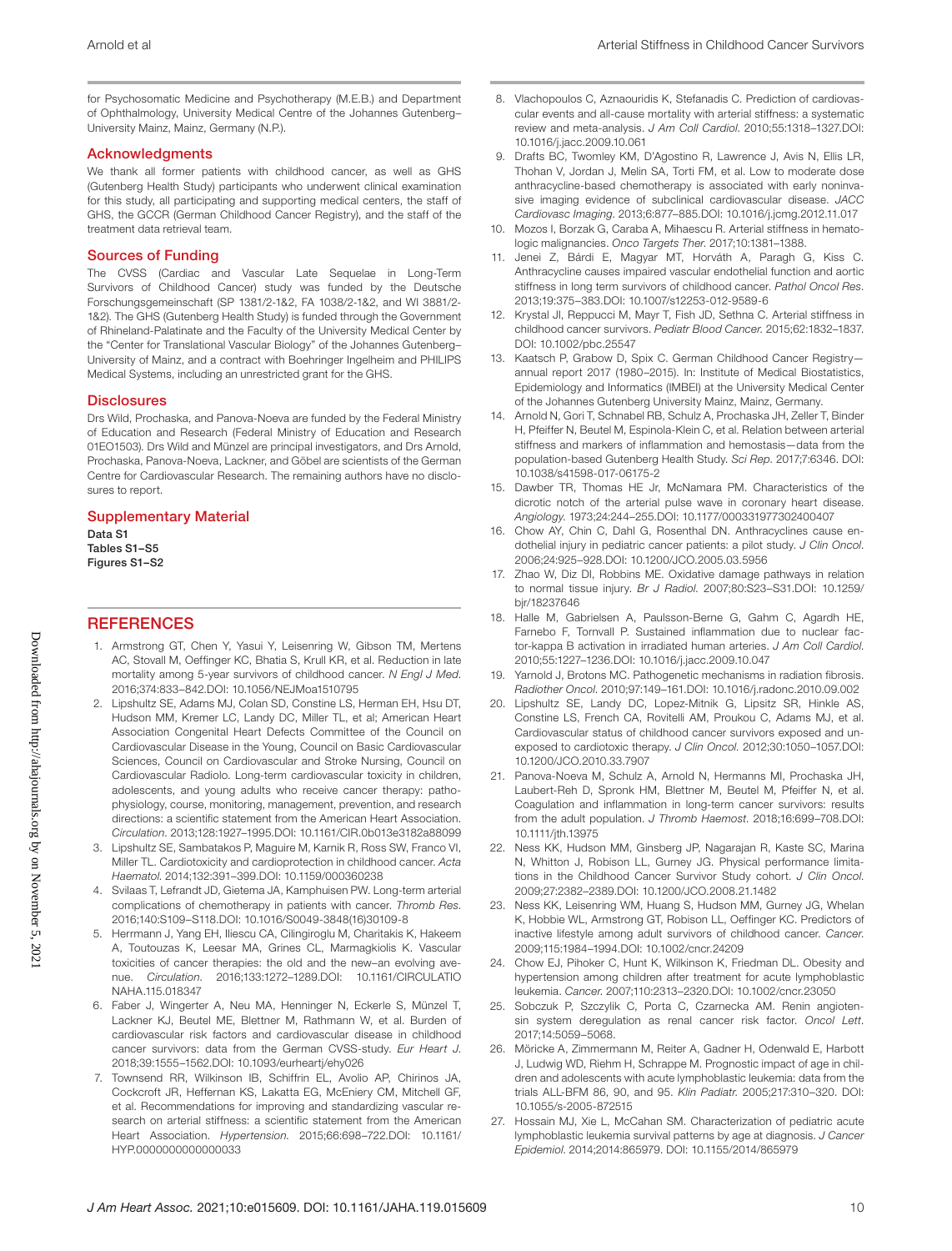# **SUPPLEMENTAL MATERIAL**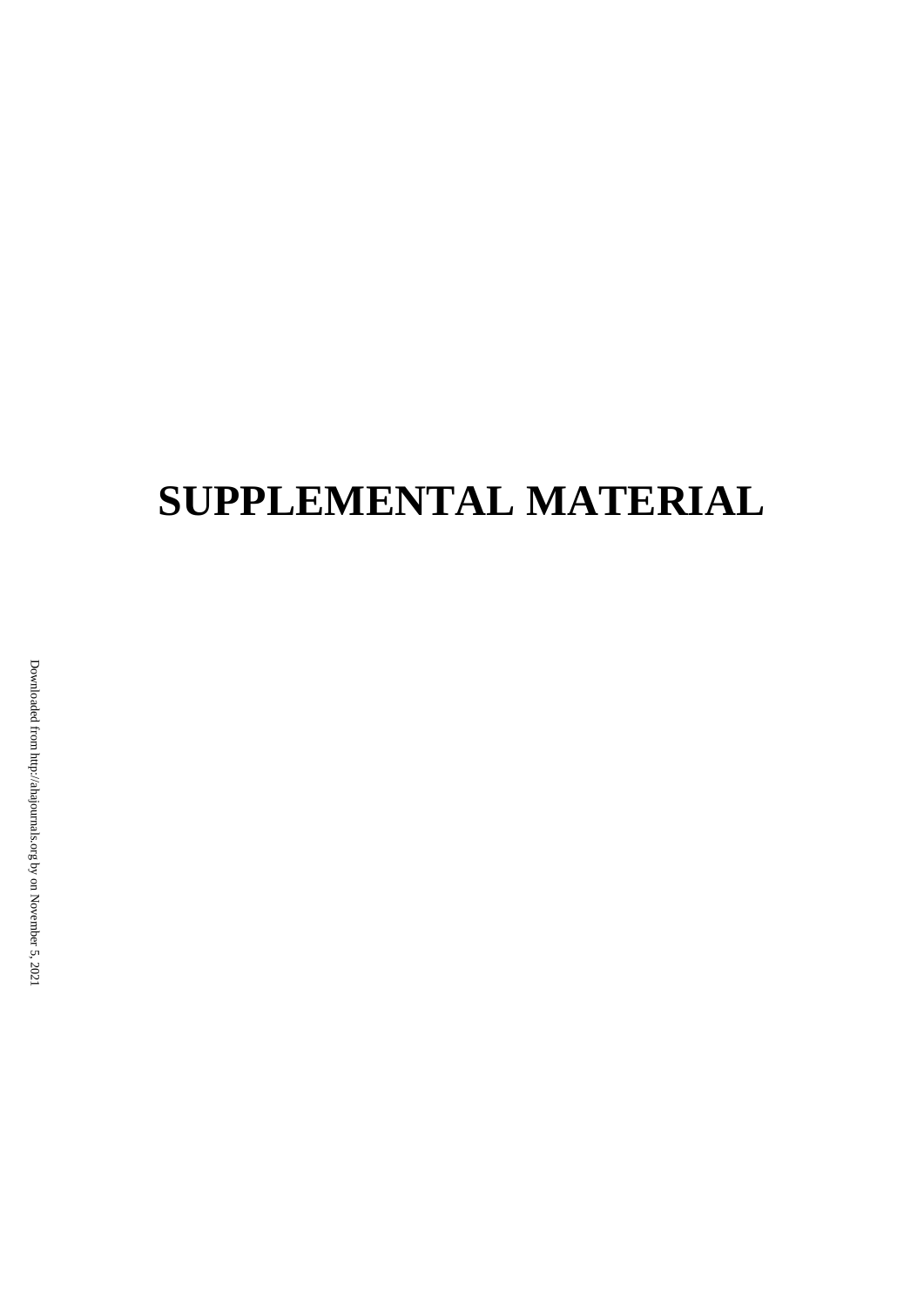#### **Supplemental Methods**

#### **Data Collection and Definition of Cardiovascular Risk Factors and Diseases**

All subjects participated in a 5.5-hour baseline-examination at the study center, which was performed according to standard operating procedures by certified medical technical assistants. They also underwent a standardized computer-assisted personal interview carried out by a specially trained team of interviewers. Cardiovascular (CV) risk factors were defined as follows: smoking was dichotomized into non-smokers (never and former smokers) and smokers (occasional and daily smokers). Body mass index was calculated as weight in kilograms divided by height in meters squared (both measured) and used as a marker of obesity with a cut-point of  $\geq 30 \text{kg/m}^2$  for dichotomized analyses. Diabetes mellitus was defined as a diagnosis of diabetes by a physician or a blood glucose level of  $\geq$ 126 mg/dl at the baseline examination after an overnight fast of at least 8 hours, a blood glucose level of  $\geq$ 200 mg/dl in the baseline examination after a fasting period <8 hours or HbA1c concentration  $\geq 6.5$  %. In addition, those who were on oral blood glucose–lowering therapy or on insulin substitution were also classified as diabetics. Subjects with a LDL/HDL-ratio of >3.5, with diagnosis of dyslipidemia by general practitioners or on lipid-lowering medication were classified as having dyslipidemia. Hypertension was diagnosed, if antihypertensive drugs were taken, or a mean examination systolic blood pressure of ≥140mmHg or a mean diastolic blood pressure of  $\geq$ 90mmHg (averaging the 2<sup>nd</sup> and 3<sup>rd</sup> standardized measurements after 8 and 11 minutes of rest). A positive family history of myocardial infarction or stroke was defined as history of myocardial infarction in female first-degree relatives <65 years or in male firstdegree relatives <60 years.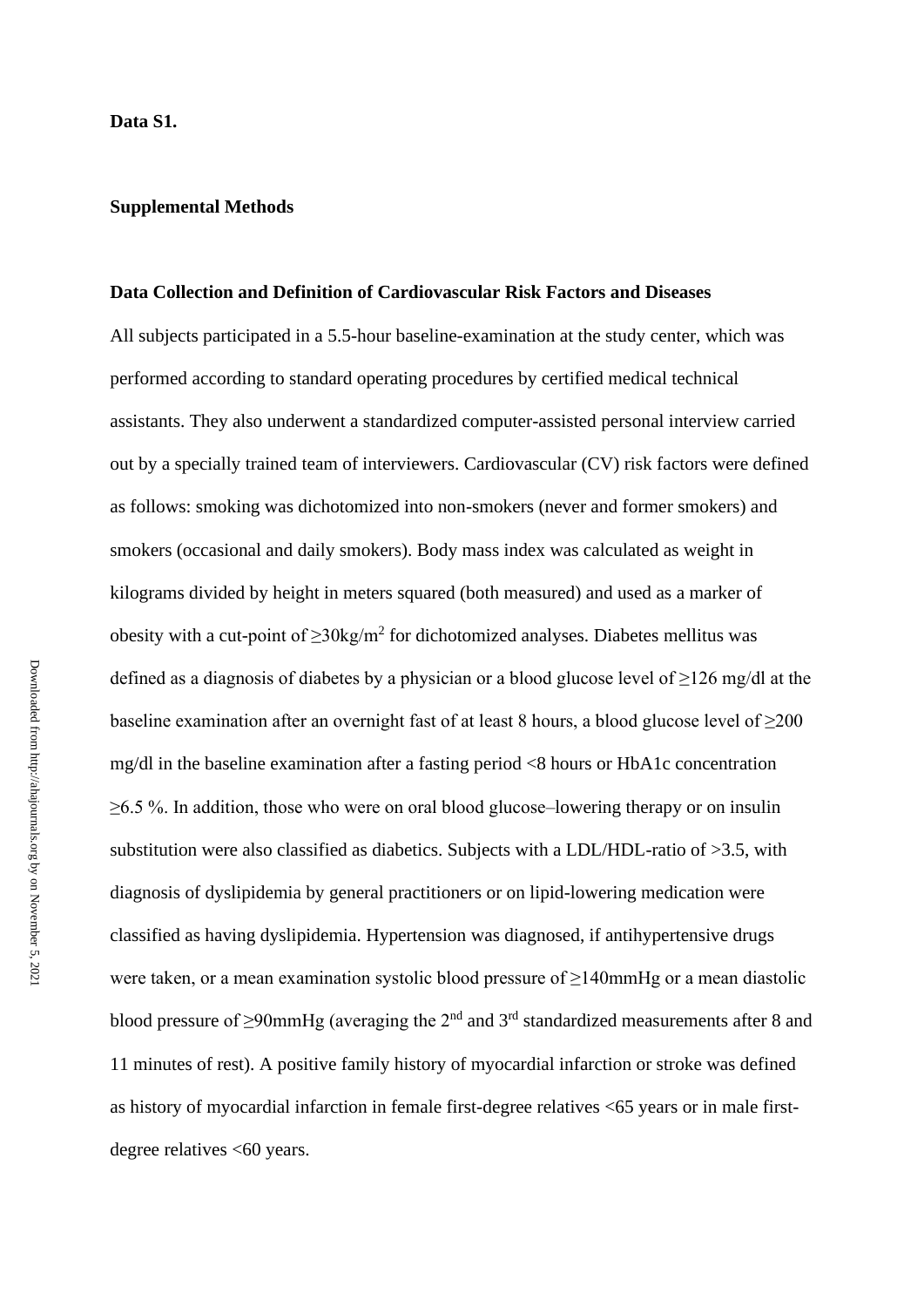Cardiovascular diseases were documented in a computer assisted personal interview by specifically trained and certified interviewers. Participants were asked to bring their medical records and reports to the interview. A disease was recorded as present, if a physician had diagnosed the disease.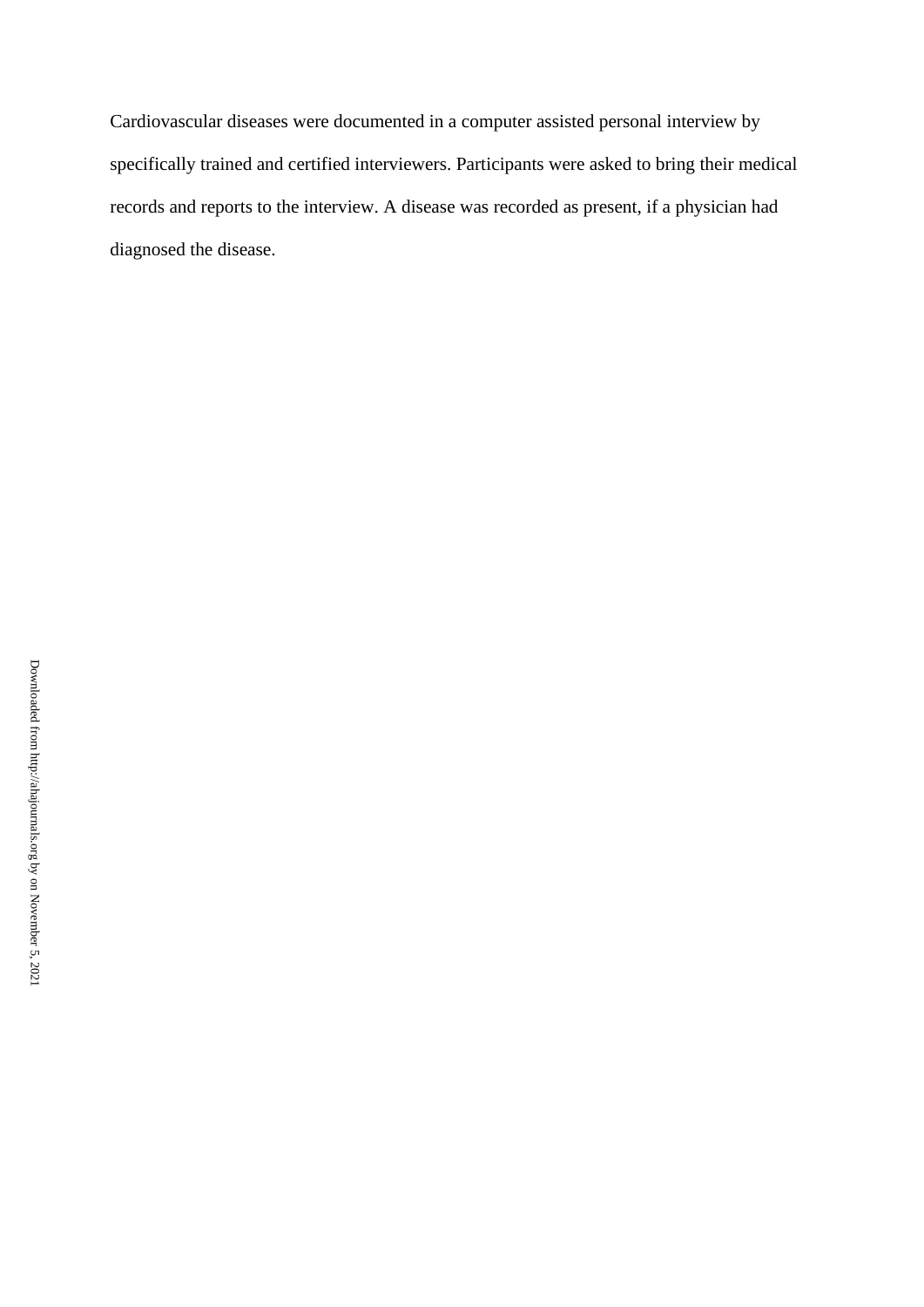|                                    | <b>GHS</b>       |
|------------------------------------|------------------|
| Sex (Women), $\%$ (n)              | 50.4 (2,649)     |
| Age, years                         | $43.0 \pm 4.5$   |
| BMI, $\text{kg/m}^2$               | 25.6 (23.0/28.8) |
| Heart rate, bpm                    | $69.3 \pm 10.5$  |
| Systolic blood pressure, mmHg      | $123.8 \pm 14.1$ |
| Diastolic blood pressure, mmHg     | $81.5+9.4$       |
| Arterial hypertension, % (n)       | 26.6(1,397)      |
| Diabetes mellitus, % (n)           | 2.6(134)         |
| Smoking, % (n)                     | 25.8% (1,352)    |
| Obesity, $% (n)$                   | 19.2% (1,011)    |
| Dyslipidemia, % (n)                | 28.6 (1,500)     |
| Family history of MI/stroke, % (n) | 20.6 (1,083)     |

**Table S1. Overall Characteristics of a Subsample of the Gutenberg Health Study (n=5,252\*).**

\*For comparison with the GHS cohort, only the overlapping age range between samples (35- 50 years) was analyzed. Data are expressed as relative frequencies for binary variables or mean  $\pm$  standard deviation (SD)/medians (with  $1<sup>st</sup>/3<sup>rd</sup>$  quartile) for continuous traits. BMI stands for body mass index; bpm for beats per minute; MI for myocardial infarction.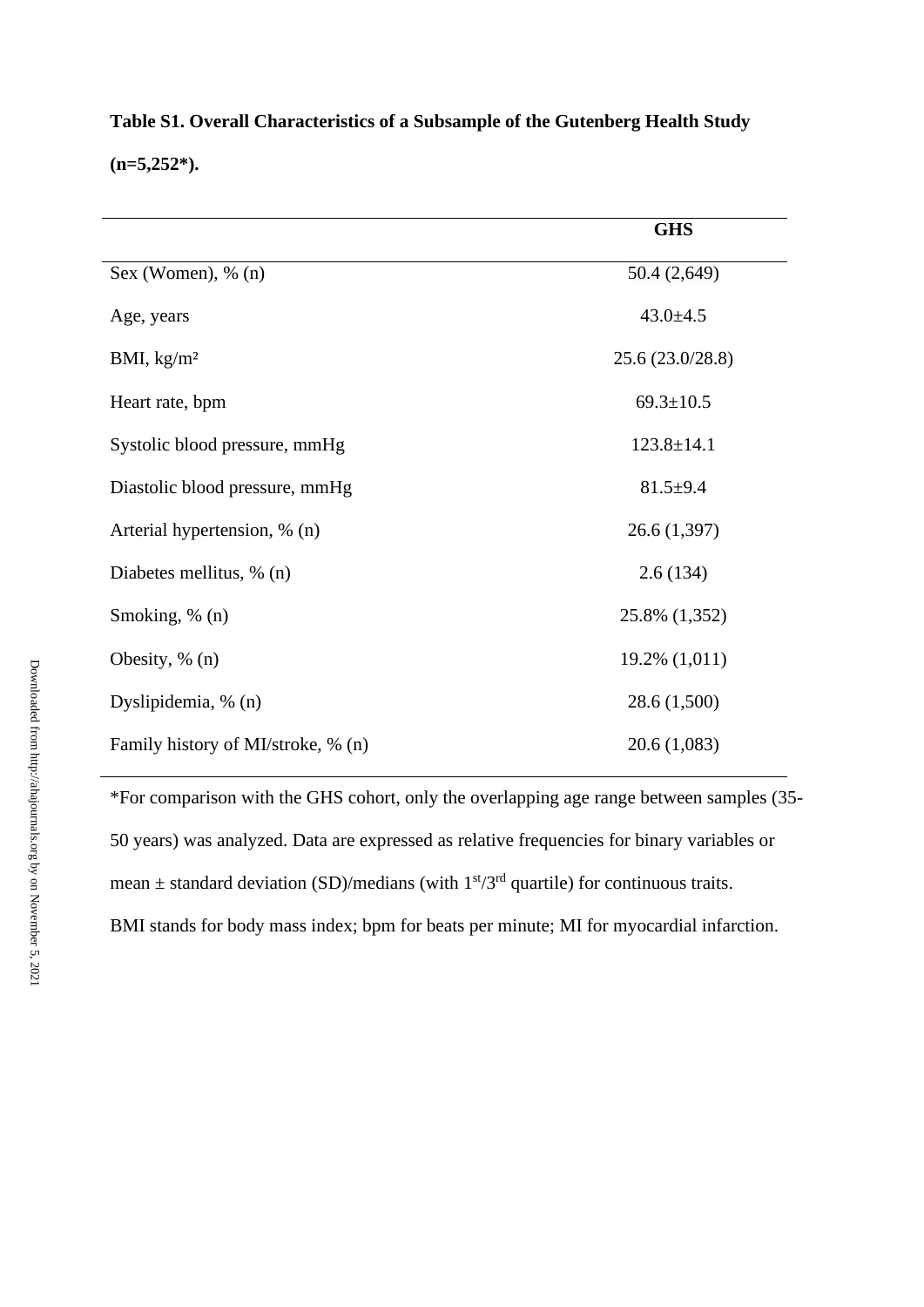**Table S2. Characteristics of Childhood Cancer Survivors from the CVSS Study and GHS participants according to Tertiles of Stiffness Index derived from the CVSS sample.** 

|                          | <b>Tertiles of Stiffness Index</b> |                          |                  |                   |                          |                  |  |
|--------------------------|------------------------------------|--------------------------|------------------|-------------------|--------------------------|------------------|--|
|                          |                                    | <b>CVSS</b>              |                  |                   | <b>GHS</b>               |                  |  |
|                          | $T1 \leq 6.0$ m/s                  | $T2 > 6.0 / \le 7.6$ m/s | $T3 > 7.6$ m/s   | $T1 \leq 6.0$ m/s | $T2 > 6.0 / \le 7.6$ m/s | $T3 > 7.6$ m/s   |  |
|                          | $n=126$                            | $n=126$                  | $n=126$          | $n=2,202$         | $n=1,191$                | $n=1,089$        |  |
| Sex (Women), %           | 57.9                               | 33.3                     | 18.3             | 65.4              | 42.7                     | 26.5             |  |
| Age, years               | $38.4 \pm 3.3$                     | $39.0 \pm 3.2$           | $40.1 \pm 3.8$   | $41.2 \pm 3.9$    | $42.0 \pm 3.9$           | $43.1 \pm 3.7$   |  |
| Heart rate, bpm          | $64.5 \pm 11.3$                    | $67.6 \pm 10.4$          | $64.9 + 9.0$     | $68.4 \pm 10.1$   | $70.8 \pm 10.7$          | $69.6 \pm 10.2$  |  |
| Systolic BP, mmHg        | $120.1 \pm 12.8$                   | $124.0 \pm 14.1$         | $128.0 \pm 11.8$ | $119.5 \pm 12.5$  | $124.8 \pm 13.3$         | $128.7 \pm 14.5$ |  |
| Diastolic BP, mmHg       | $78.0 + 9.2$                       | $80.8 + 9.8$             | $84.4 \pm 8.1$   | $78.7 + 8.5$      | $82.1 \pm 8.7$           | $85.1 \pm 9.6$   |  |
| Arterial hypertension, % | 23.0                               | 28.0                     | 38.1             | 16.1              | 27.2                     | 37.1             |  |
| Diabetes mellitus, %     | 4.0                                | 1.6                      | 0.8              | 1.1               | 3.1                      | 4.0              |  |
| Smoking, %               | 12.7                               | 19.0                     | 23.8             | 21.2              | 26.2                     | 34.1             |  |
| Obesity, %               | 15.1                               | 15.9                     | 23.8             | 14.0              | 22.1                     | 25.2             |  |
| Dyslipidemia, %          | 24.6                               | 35.7                     | 44.4             | 17.4              | 31.9                     | 45.0             |  |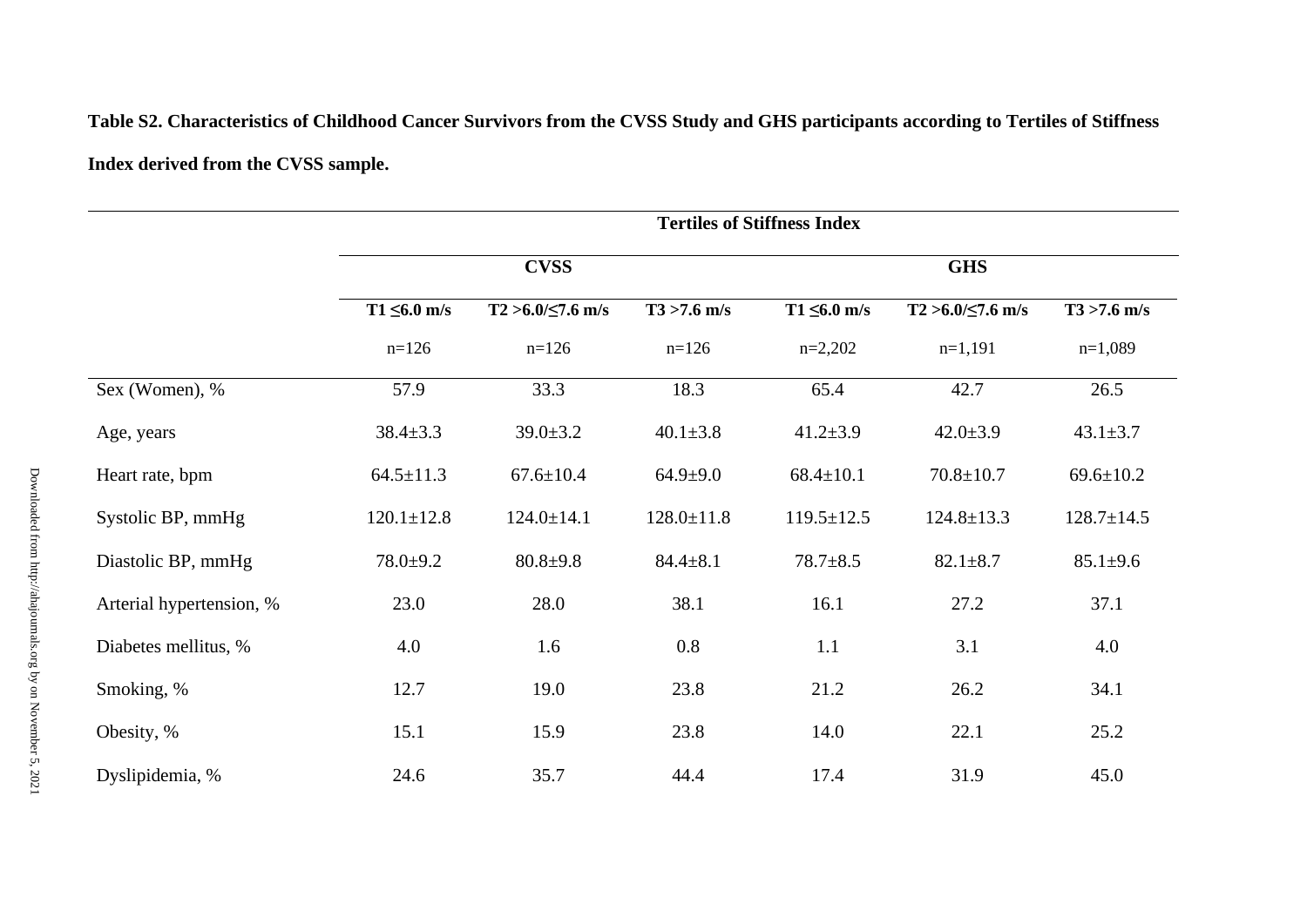| Family history of MI/stroke, % |  | tb. | 18.4 | 20.9 |  |
|--------------------------------|--|-----|------|------|--|
|                                |  |     |      |      |  |

Data are expressed as relative frequencies for binary variables or mean ± standard deviation (SD). CVSS stands for *C*ardiac and *V*ascular Late *S*equelae in Long-term *S*urvivors of Childhood Cancer; GHS for Gutenberg Health Study; T for Tertile; bpm for beats per minute; BP for blood pressure; MI for myocardial infarction.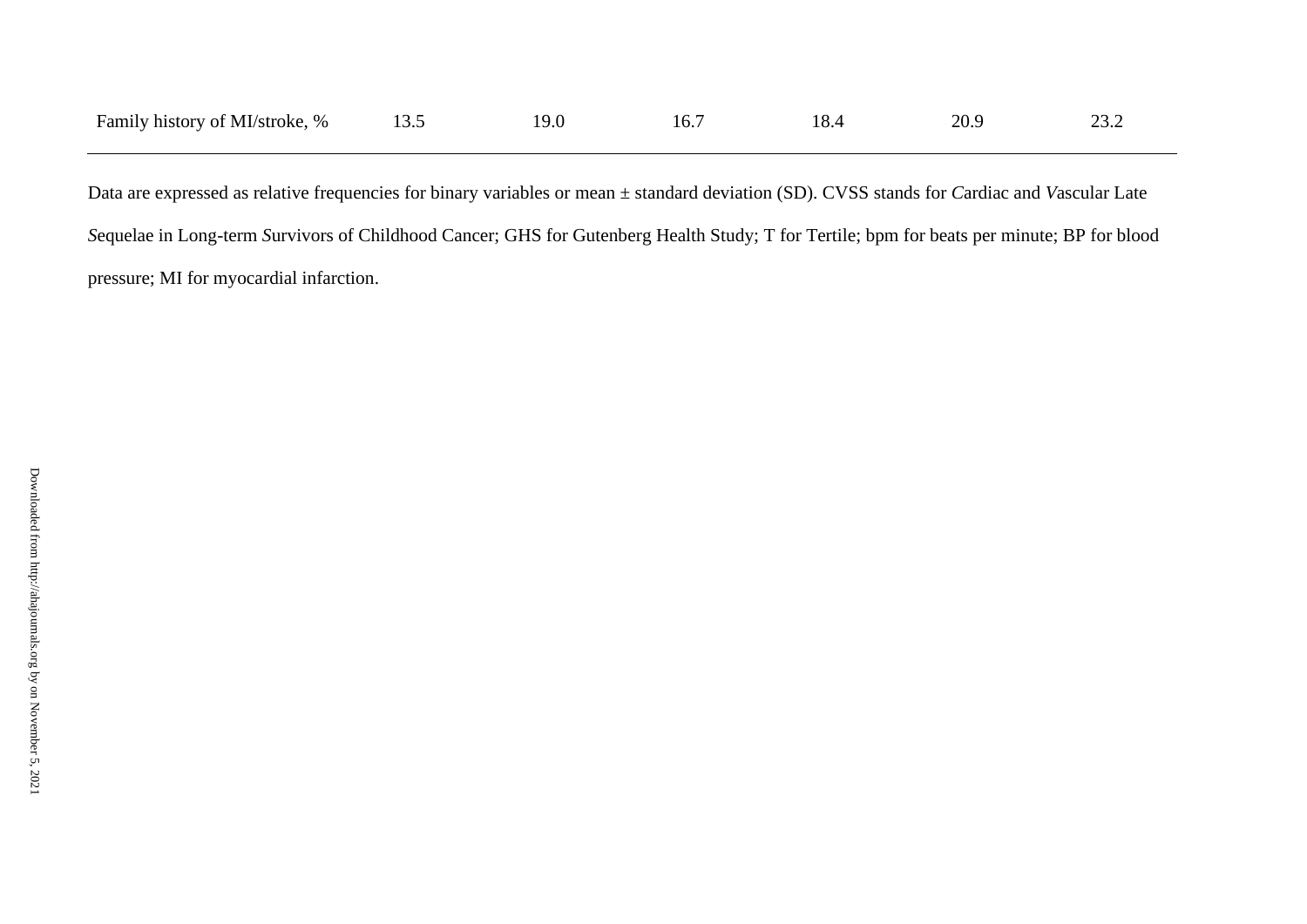|                                              | <b>CVSS-Study</b> | <b>Gutenberg Health Study</b> |          |  |
|----------------------------------------------|-------------------|-------------------------------|----------|--|
|                                              | $(n=383)$         | $(n=1,149)$                   | p value  |  |
| Sex (Women), %                               | 36.8              | 36.8                          | 1.00     |  |
| Age, years                                   | $39.1 \pm 3.5$    | $39.1 \pm 3.5$                | 1.00     |  |
| Stiffness index, $m/s$                       | $7.31 \pm 2.15$   | $6.54 \pm 1.78$               | < 0.0001 |  |
| SI above population-based reference limit, % | 15.6              | 3.3                           | < 0.0001 |  |

**Table S3. Stiffness Index in Childhood Cancer Survivors Compared to an Age-and Sex-matched\* Population Sample.**

\*Matching in 1:3-case/control ratio with a 2 year tolerance for age matching.

Data are expressed as relative frequencies for binary variables or means  $\pm$  standard deviations (SD).

CVSS stands for Cardiac and vascular late sequelae in long-term survivors of childhood cancer; SI for stiffness index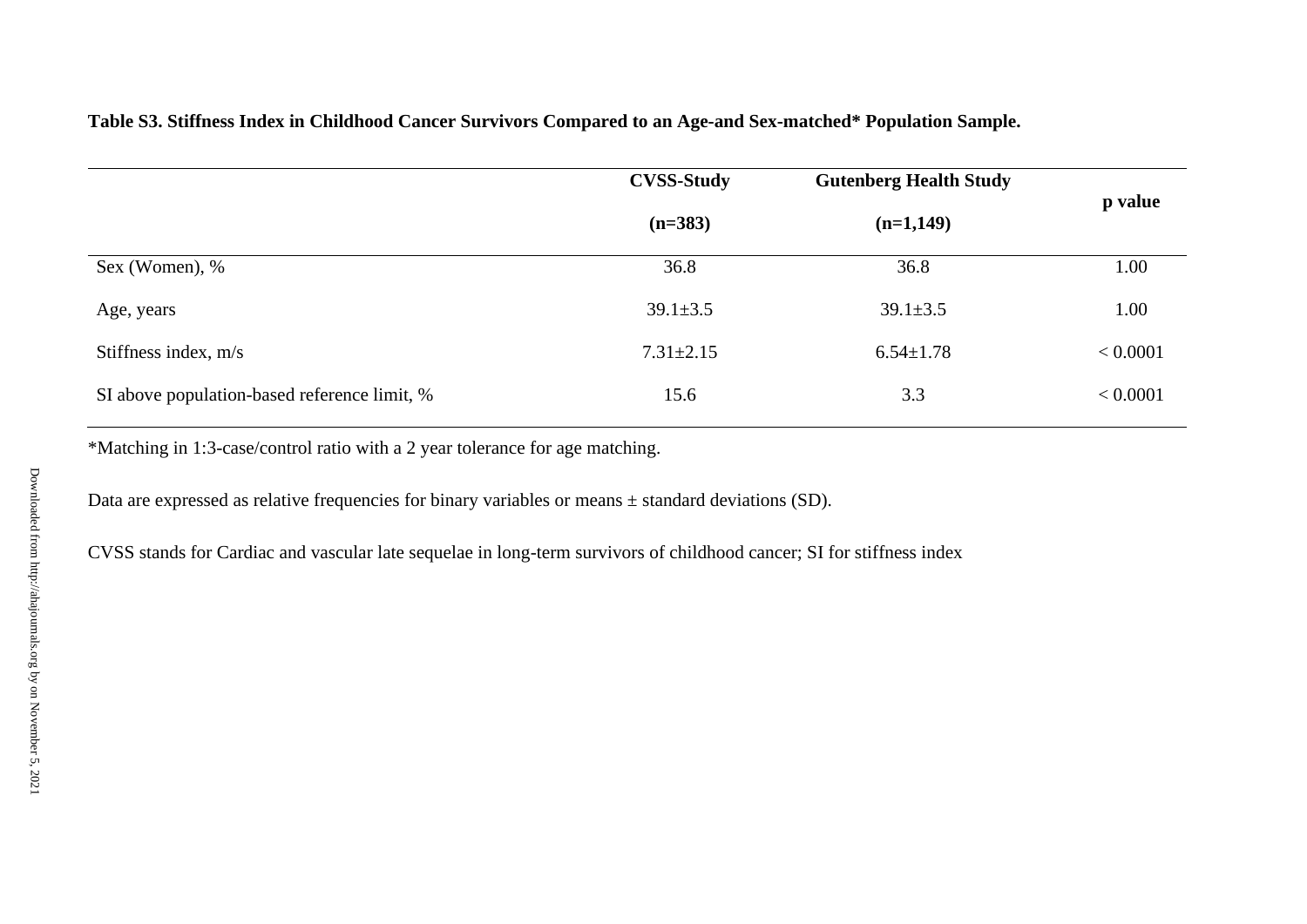|                             | Differences in Stiffness Index (m/s) |                                    |                           |          |  |  |
|-----------------------------|--------------------------------------|------------------------------------|---------------------------|----------|--|--|
|                             | <b>Adjustment for age and sex</b>    | Adjustment for age, sex and CVRFs* |                           |          |  |  |
| <b>ICCC3</b> Diagnosis      | $\beta$ Estimate (95% CI)            | p value                            | $\beta$ Estimate (95% CI) | p value  |  |  |
| Lymphoma vs ref.            | $0.58(0.22-0.95)$                    | 0.0019                             | $0.51(0.15-0.87)$         | 0.0056   |  |  |
| Leukaemia vs ref.           | $0.58(0.38-0.78)$                    | < 0.0001                           | $0.54(0.34-0.73)$         | < 0.0001 |  |  |
| CNS tumour vs ref.          | $0.67(0.35-1.00)$                    | < 0.0001                           | $0.64(0.32-0.96)$         | < 0.0001 |  |  |
| Soft tissue sarcoma vs ref. | $0.83(0.40-1.30)$                    | 0.00014                            | $0.76(0.34-1.20)$         | 0.00044  |  |  |
| Neuroblastoma vs ref.       | $0.94(0.51-1.40)$                    | < 0.0001                           | $0.82(0.39-1.20)$         | 0.00019  |  |  |
| Germ cell tumour vs ref.    | $0.83(0.11-1.50)$                    | 0.024                              | $0.86(0.16-1.60)$         | 0.016    |  |  |
| Bone tumour vs ref.         | $1.00(0.51-1.50)$                    | < 0.0001                           | $0.93(0.45-1.40)$         | 0.00015  |  |  |
| Renal tumour vs ref.        | $1.00(0.59-1.40)$                    | < 0.0001                           | $0.97(0.56-1.40)$         | < 0.0001 |  |  |

**Table S4. Arterial Stiffness in Childhood Cancer Survivors Compared to a Population Sample according to Tumor Entity.**

Data presented as β-estimates with their 95% CI.

\*Diabetes mellitus, arterial hypertension, smoking, obesity, dyslipidemia, family history of myocardial infarction/stroke.

CVRFs stands for cardiovascular risk factors; ICCC3 for international classification of childhood cancer 3; CI for confidence interval; Ref for reference.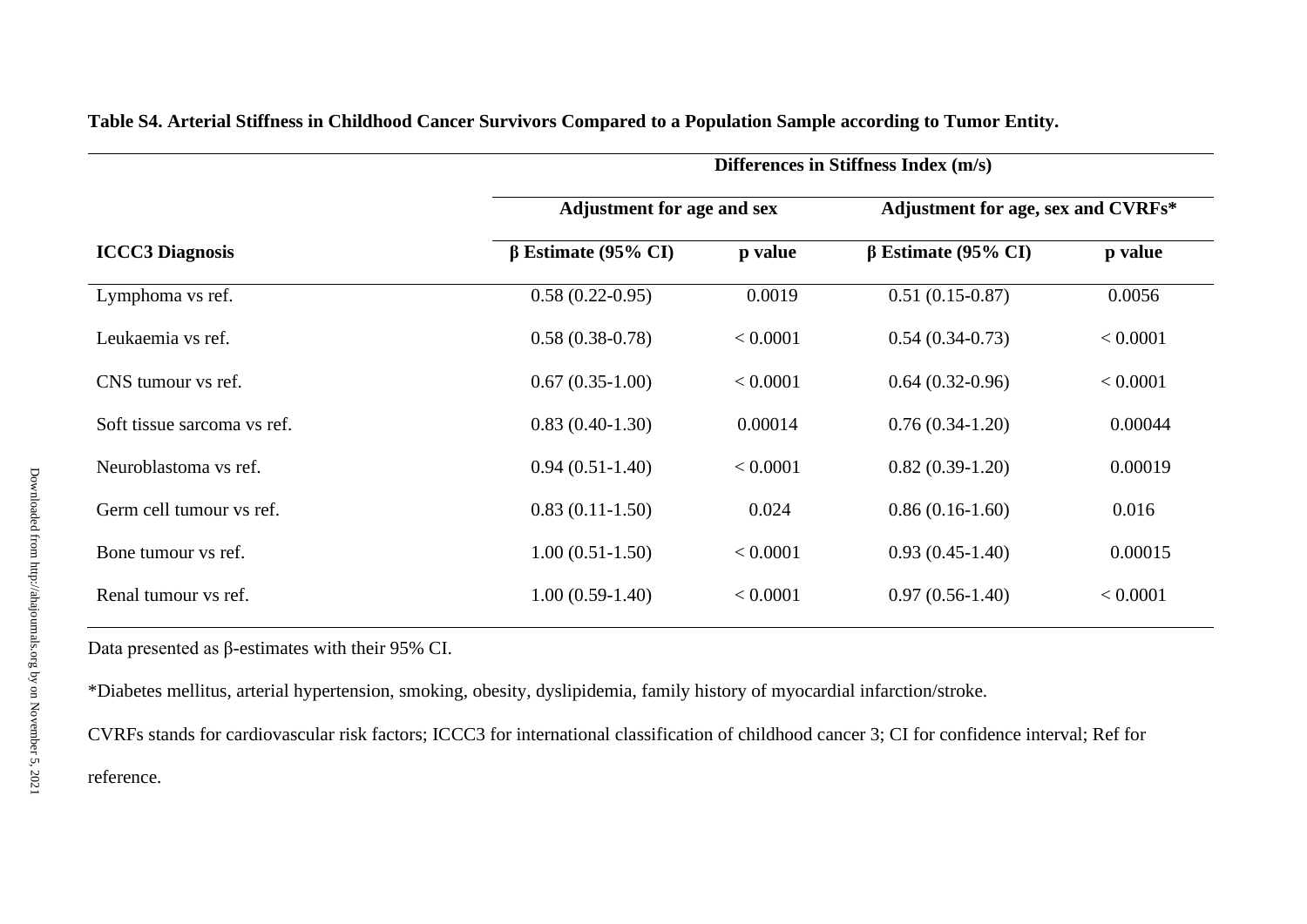**Table S5. Prevalence of SI values Above the Age-related, Population-based Reference Range Among Childhood Cancer Survivors**

**Compared to Subjects from the General Population.**

|                             | Prevalence of Values of SI, Exceeding the Population-based Reference Limit |                                    |  |  |
|-----------------------------|----------------------------------------------------------------------------|------------------------------------|--|--|
|                             | <b>Adjustment for age and sex</b>                                          | Adjustment for age, sex and CVRFs* |  |  |
| <b>ICCC3</b> Diagnosis      | PR (95% CI)                                                                | PR (95% CI)                        |  |  |
| Bone tumor vs ref.          | $4.13(1.97-8.67)$                                                          | $4.00(1.90-8.42)$                  |  |  |
| Leukemia vs ref.            | $4.37(2.77-6.89)$                                                          | $4.50(2.85-7.11)$                  |  |  |
| Lymphoma vs ref.            | $6.30(3.54-11.19)$                                                         | 5.81 (3.28-10.28)                  |  |  |
| CNS tumor vs ref.           | $5.64(3.10-10.26)$                                                         | $5.95(3.26-10.84)$                 |  |  |
| Soft tissue sarcoma vs ref. | $6.60(3.25-13.42)$                                                         | $6.22(3.13-12.38)$                 |  |  |
| Germ cell tumor vs ref.     | $5.73(1.59-20.59)$                                                         | $6.36(1.52-26.59)$                 |  |  |
| Renal tumor vs ref.         | $9.24(3.86-22.09)$                                                         | 9.81 (4.36-22.09)                  |  |  |

Data presented as PR with their 95% CI. \*Diabetes mellitus, arterial hypertension, smoking, obesity, dyslipidemia, family history of myocardial infarction/stroke. SI stands for stiffness index; CVRFs for cardiovascular risk factors; ICCC3 for international classification of childhood cancer 3;

PR for prevalence ratio; CI for confidence interval; ref for reference.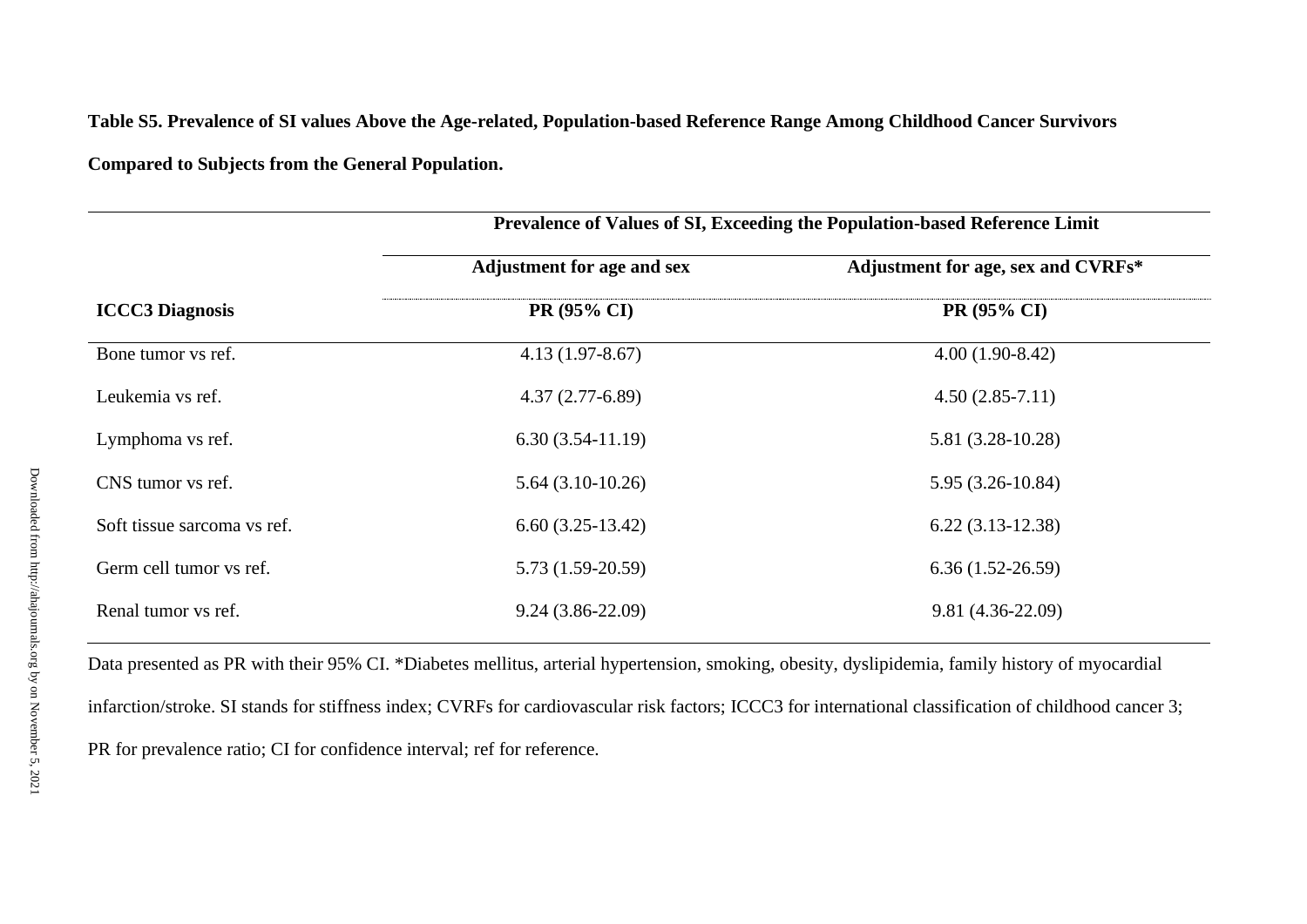**Figure S1. Assessment of Stiffness Index by Digital Photoplethysmography.**



Panel A: Curve of digital volume pulse with measurable peak-to-peak time (PPT); Panel B: Curve of digital volume pulse, indicating "very stiff" vessels according to Dawber et al.<sup>15</sup> SI denotes stiffness index.